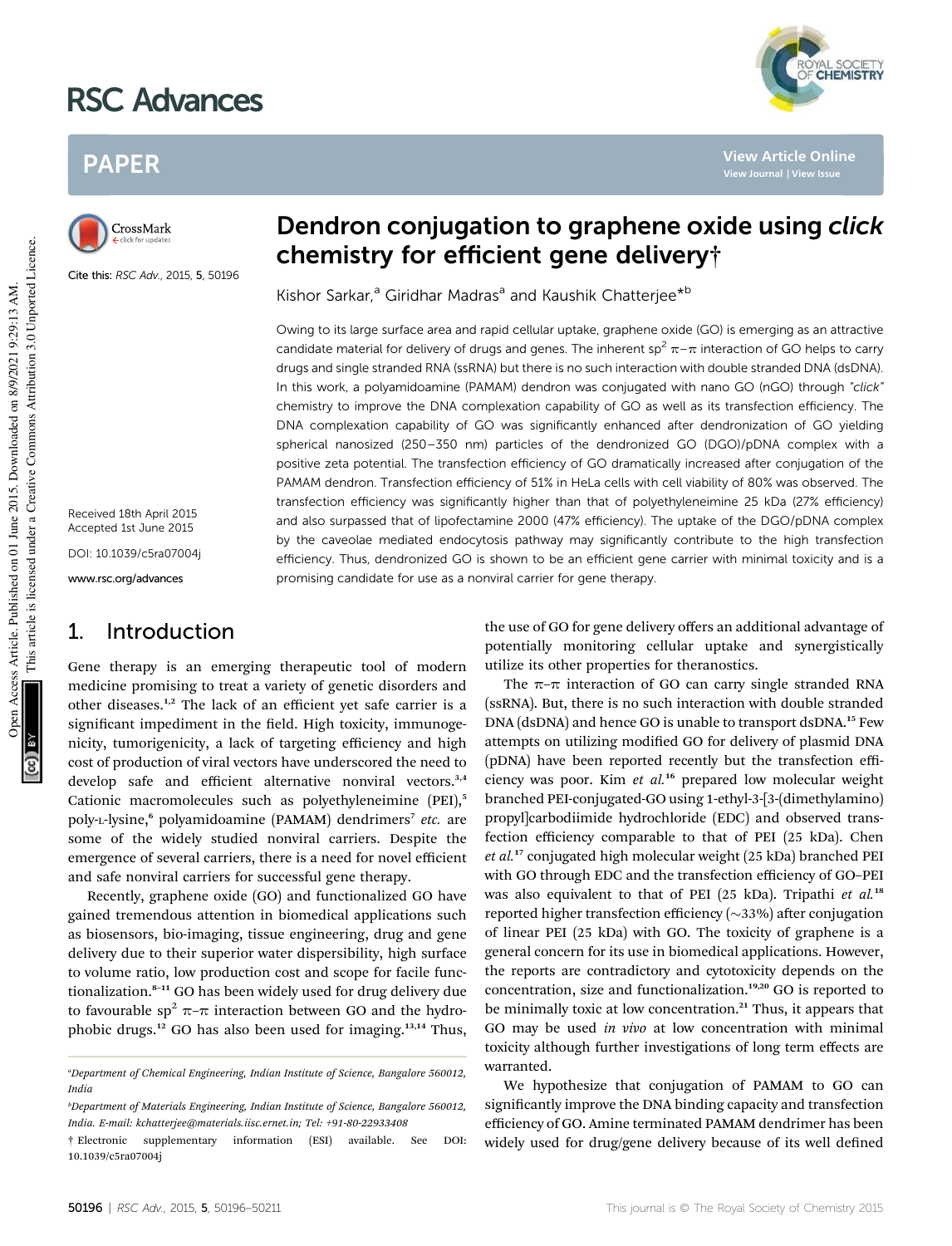architecture, high surface charge density, low polydispersity and biodegradability.<sup>22</sup> However, severe toxicity of PAMAM dendrimer limits its widespread application for drug/gene delivery. The toxicity and transfection efficiency are dependent on the generation of PAMAM dendrimer.<sup>23,24</sup> Higher generation dendrimers (>3.0G) show better transfection efficiency but induce higher toxicity whereas, low generation dendrimers (<3.0G) show lower transfection efficiency with higher cell viability.<sup>25,26</sup> Thus, GO modified with low generation PAMAM can yield a carrier with good transfection efficiency with low toxicity.

In this work, we report on the synthesis of PAMAM dendrimer conjugated GO (dendronized GO) by reacting focal point PAMAM dendrimer with GO through "*click*" chemistry for DNA delivery. We used low generation PAMAM dendrimers (1.0, 2.0 and 3.0G) to conjugate with GO by "*click*" chemistry. The use of "*click*" chemistry offers many advantages for bioconjugation including high specificity with minimal by-products.<sup>27</sup> Importantly, a major limitation of EDC conjugation used previously for PEI modification of GO is the lack of specificity,<sup>12,15,28</sup> which may result in a crosslinked mass of many GO flakes conjugated to a single PEI molecule. Such crosslinking can be minimized by "*click*" chemistry utilized herein. Moreover, the strategy presented here can minimize non-covalent electrostatic interactions between GO and the polycationic chains. The dendronized GO (DGO)/pDNA complexes were characterized. Gene transfection efficiency and cytotoxicity of DGO were assessed in HeLa cells. The rapid intracellular kinetics and cellular uptake pathways of the DGO/pDNA complex were characterized to elucidate the mechanisms underlying high transfection efficiency.

## 2. Experimental sections

### 2.1. Materials

Pristine graphite flake (100 mesh), propargylamine (98%), methyl acrylate (99%), ethylenediamine (ReagentPlus®,  $\geq$ 99%), 3-chloropropylamine hydrochloride (98%), sodium azide (ReagentPlus®,  $\geq$ 99.5%), sodium ascorbate ( $\geq$ 98%), *N*,*N*-dimethylformamide (anhydrous, 99.8%), ethidium bromide (EtBr), branched PEI (25 kDa), 2,4,6-trinitrobenzene sulfonic acid solution (5% w/v) and 3-(4,5-dimethylthiazol-2-yl-2,5-diphenyltetrazolium bromide) (MTT) were purchased from Sigma-Aldrich. Chloroacetic acid, methyl alcohol, copper $(\pi)$  sulphate and sodium hydroxide were obtained from S. D. Fine Chemicals. 1-Ethyl-3-(3-dimethylaminopropyl) carbodiimide hydrochloride (EDC), *N*-hydroxysuccinimide (NHS), agarose and sodium salt of 2-(*N*-morpholino) ethanesulfonic acid (MES) were purchased from SRL Pvt. Ltd. Dulbecco's modified Eagle's medium (DMEM), fetal bovine serum (FBS), 0.25% trypsin and penicillin–streptomycin were purchased from Life Technologies. Enhanced green fluorescence protein (EGFP) encoding plasmid DNA (pEGFP-N1, 4.7 kbp) was propagated in *Escherichia coli* (*E. coli*) and isolated by pDNA isolation Kit (Midiprep, Qiagen, USA). All other reagents were used without any purification.

### 2.2. Synthesis of PAMAM dendrimer

PAMAM dendrimers were synthesized according to the previous report with slight modification.<sup>29</sup> Briefly, 5.87 g (68 mmol) methyl acrylate (MA) and 20 ml methanol were taken in 250 ml round bottom three neck flask and put on an ice bath. 1.5 g (27.2 mmol) propargylamine dissolved in 80 ml methyl alcohol was added drop wise to the above mixture over 1 h under nitrogen atmosphere at  $0^{\circ}$  C with constant stirring. The reaction mixture was stirred for another 30 min in ice and then continued at room temperature for 48 h. The excess solvent was removed by rotary evaporator under reduced pressure at  $40^{\circ}$  C to get light yellow colored ester terminated 0.5G (half generation) PAMAM dendrimer (5.85 g, 94.5%).

To a stirred solution of ethylenediamine (40 g, 0.67 mol) in 80 ml methyl alcohol, 5 g (22 mmol) 0.5G PAMAM dissolved in 20 ml methyl alcohol was added drop wise over 30 min under nitrogen atmosphere at  $0^{\circ}$  C. The reaction was allowed to continue at  $0^{\circ}$  C for another 30 min and further for 96 h at room temperature under nitrogen atmosphere. The excess solvent was removed by rotary evaporation at  $40^{\circ}$  C using toluenemethanol mixture (9 : 1 volume ratio) to obtain a light yellow colored amine terminated 1.0G (full generation) PAMAM dendrimer (6.0 g, 96.3%). The above two consecutive steps were repeated to synthesize 2.0G and 3.0G PAMAM dendrimers as shown in Fig. 1a. The selected NMR data of 0.5, 1.0, 1.5, 2.0 and 3.0G PAMAM dendrimers are given in ESI.†

### 2.3. Synthesis of nano graphene oxide (nGO)

GO was synthesized from pristine graphite flakes by modified Hummers method.<sup>30</sup> Briefly, 1.0 g graphite flakes were taken in a 1000 ml beaker. 57.0 ml concentrated  $H_2SO_4$  and 6.5 ml  $H_3PO_4$ were added to the graphite flakes with constant stirring for 8 h. 5.6 g KMnO<sub>4</sub> was gradually added to the above mixture under ice and the reaction was continued for another 48 h. 30%  $H_2O_2$ (10 ml) and 140 ml distilled water were added to the reaction mixture to terminate the reaction. The reaction mixture was washed with 1.0 N HCl solution and distilled water several times by repeating centrifugation and dispersion methods. Finally, the synthesized GO was dried at 40° C under vacuum for 48 h. The dried GO was dispersed in distilled water by bath sonication at concentration of 3 mg  $ml^{-1}$  for 1 h. The GO solution was then ultrasonicated at 400 W for 1 h under ice to obtain nGO and stored at  $4^\circ$  C for future use.

### 2.4. Synthesis of aminopropyl azide

2.0 g (15.4 mmol) chloropropylamine hydrochloride was added in a 100 ml round bottom flask containing  $4.0 \text{ g}$  (61.6 mmol) sodium azide dissolved in 30 ml distilled water and the reaction mixture was stirred at 75 $^{\circ}$  C for 18 h. The reaction mixture was then concentrated by rotary evaporator under reduced pressure and KOH pellet was added to the concentrated mixture followed by extraction using diethyl ether  $(3 \times 10 \text{ ml})$ . The organic layer was finally dried over anhydrous sodium sulphate followed by rotary evaporation to get colorless volatile aminopropyl azide  $(1.43 \text{ g}, 93\%)$ . <sup>1</sup>H NMR  $(CDCl_3) \delta_H$ : 3.38 ppm  $(2H, t, N_3 - C\overline{H}_2)$ , 2.81 ppm (2H, t,  $-C\bar{H}_2-NH_2$ ), 1.74 ppm (2H, m,  $-CH_2-C\bar{H}_2$ - $-CH_2$ , 1.25 ppm (2H, bs,  $-CH_2-N\bar{H}_2$ ). <sup>13</sup>C NMR (CDCl<sub>3</sub>)  $\delta_C$ : 49.23 ppm  $(N_3-\bar{C}H_2-), 39.37$  ppm  $(-\bar{C}H_2-NH_2), 32.45$  ppm  $(-CH_2-\bar{CH}_2-CH_2-).$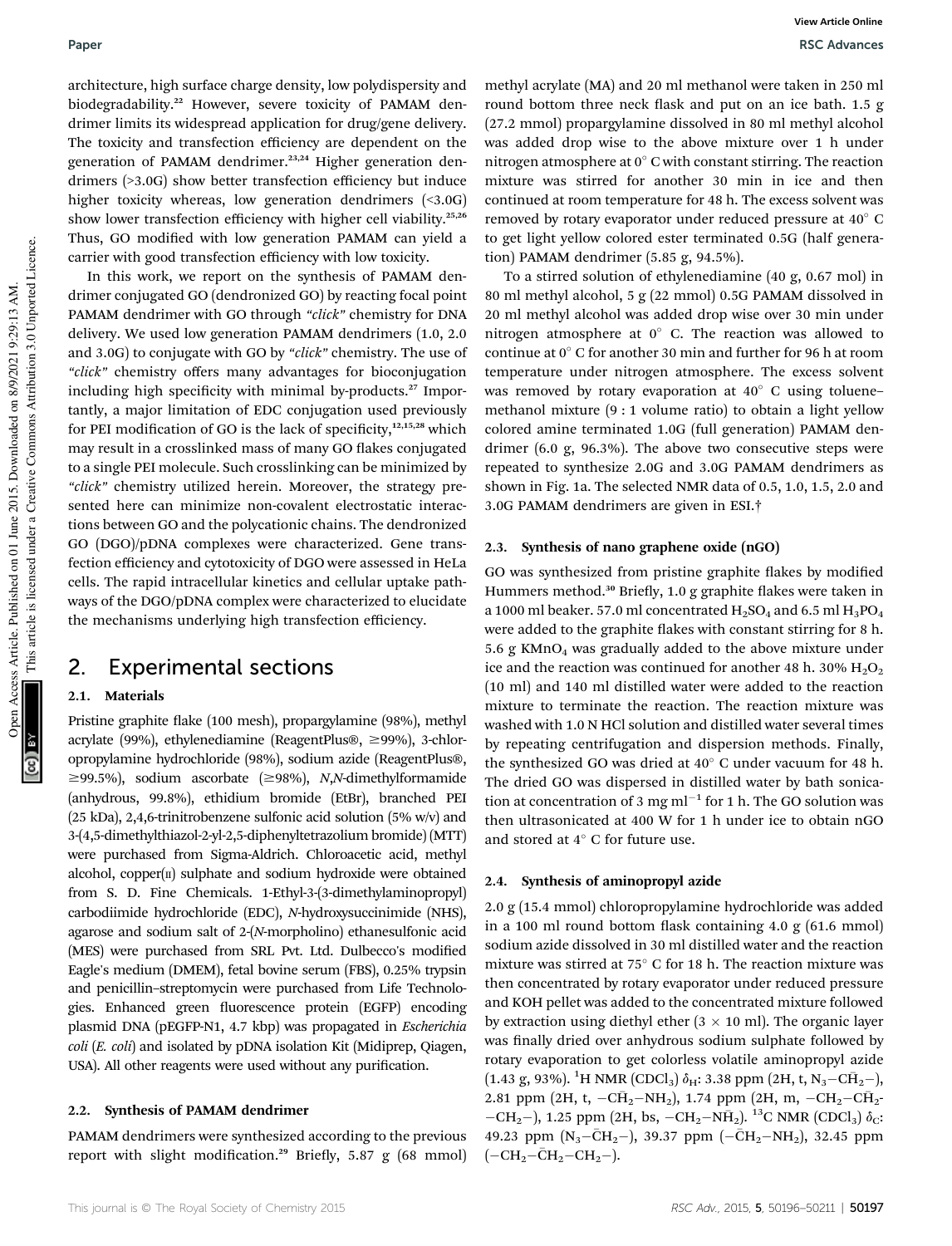

Fig. 1 Schematic diagram for (a) synthesis of focal point PAMAM dendrimer and (b) synthesis of DGO by "click" chemistry and cellular uptake of dendronized GO/pDNA complex.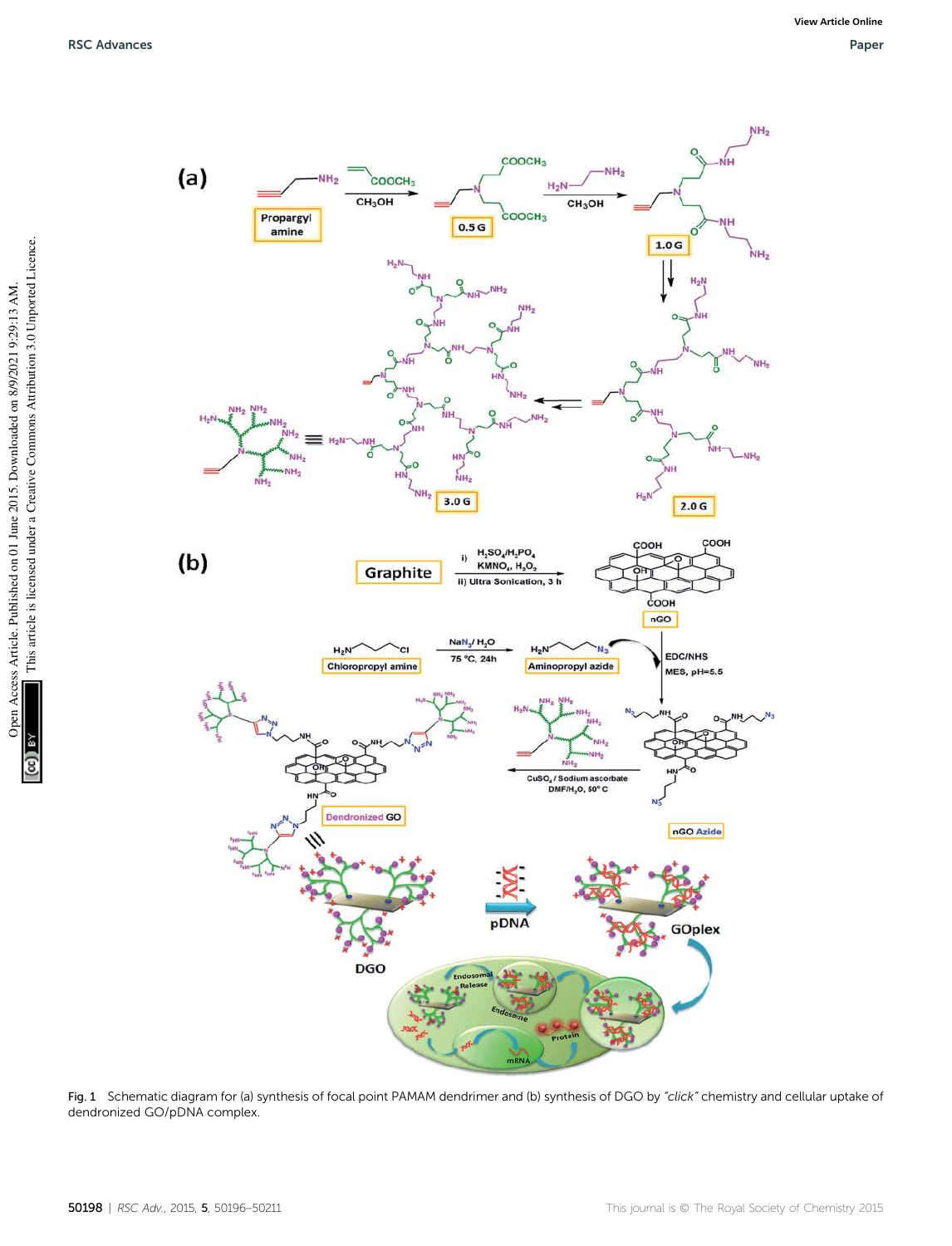#### 2.5. Synthesis of azide functionalized nGO

16.6 ml nGO solution  $(3 \text{ mg ml}^{-1})$  was taken in a 100 ml round bottom flask and the solution was diluted to 50 ml to make 1 mg  $ml^{-1}$  final concentration using 5 mM MES buffer (pH = 5.5). Then, 0.27 g EDC and 0.16 g NHS were added to the nGO solution followed by addition of 0.5 g aminopropyl azide and the reaction was carried out at room temperature for 24 h. The reaction product was purified by dialysis for 3 days using SnakeSkin dialysis tubing (3.5 kDa MWCO, Thermo Scientic) and finally freeze dried for 3 days to get azide functionalized GO.

#### 2.6. Synthesis of PAMAM conjugated GO

10 mg nGO azide was dispersed in 12 ml DMF-H<sub>2</sub>O (5 : 1 v/v) solvent mixture by bath sonication for 1 h. After that, 98.6 mg  $(0.4 \text{ mmol})$  CuSO<sub>4</sub> and 158.4 mg  $(0.8 \text{ mmol})$  sodium ascorbate was added to the above solution followed by addition of PAMAM dendrimers of different generations (1.0, 2.0 and 3.0G) and the reaction was carried out at  $50^{\circ}$  C for 24 h under nitrogen atmosphere. Finally, the reaction mixture was dialyzed against distilled water for 3 days followed by lyophilization for another 3 days to get the DGO. The percentage of primary amine groups of DGO was determined by TNBS assay according to the previous report using glycine for the standard calibration curve.<sup>31</sup>

#### 2.7. Characterization

The synthesis of dendrimers and DGO was characterized by Fourier transform infrared (FTIR) spectrophotometer (100 FTIR, Perkin Elmer) using attenuated total reflection (ATR) attachment at a frequency range of 4000–600  $\rm cm^{-1}.$  Proton and carbon nuclear magnetic resonance  $(^1H$  and  $^{13}C$  NMR) spectra were carried out at 400 MHz (Bruker NMR) NMR spectrometer. All half and full generation PAMAM dendrimers were dissolved in CDCl<sub>3</sub> and  $D_2O$ , respectively, with tetramethylsilane (TMS) as internal reference. Atomic force micrographs were acquired using NanoWizard®3a NanoScience AFM (JPK Instruments AG, Germany) in tapping mode by depositing the GO and DGO solution (10  $\mu$ g ml<sup>-1</sup>) on a freshly cleaved mica surface and dried in ambient temperature for overnight. Transmission electron microscopy (TEM) images of GO and DGO deposited on copper grid were captured using FEI Tecnai T20 U-TWIN TEM at 200 kV. X-Ray Photoelectron Spectroscopy (XPS) and Raman spectroscopy were carried out in Axis Ultra DLD XPS system (Kratos Analytical Ltd, UK) and LabRAM HR Evolution (HORIBA Scientific), respectively.

#### 2.8. Preparation and characterization of GO/pDNA complex

nGO/pDNA and DGO/pDNA complexes were prepared according to a previous study.<sup>32</sup> At first, both GO and DGO solution were prepared in 5 mM MES buffer (pH 6.5) by bath sonication at a concentration of 1 mg ml $^{-1}$ . pDNA stock solution was diluted in 25 mM sodium sulphate solution at a concentration of 100  $\mu$ g ml $^{-1}$ . Subsequently, equal volume of nGO or DGO solution and pDNA solution were mixed at different weight ratios (1 : 1, 5 : 1, 10 : 1, 15 : 1, 20 : 1, 25 : 1 and 30 : 1) and vortexed for 20 s followed by incubation at room temperature for 30 min to

prepare GO/pDNA or DGO/pDNA complex (GOplex). The formation of GOplex was confirmed by agarose gel electrophoresis. The GOplexes at different weight ratios having 0.5 μg DNA in each weight ratio were loaded in 0.8% agarose gel containing ethidium bromide (10  $\mu$ g ml<sup>-1</sup>) as DNA visualizer. The gel was run in  $1 \times$  TAE running buffer at 100 V for 40 min and subsequently the gel picture was taken by a gel documentation system (MyECL Image, Thermo Scientific). The GOplex formation was further confirmed by ethidium bromide (EtBr) assay according to a previous report.<sup>33</sup> pDNA/EtBr complex was first prepared at a mole ratio of 10 : 1 (pDNA : EtBr mole ratio). nGO or DGO solution were mixed with pDNA/EtBr complex at different weight ratios with respect to pDNA  $(1:1, 5:1, 10:1, 15:1,$ 20 : 1, 25 : 1 and 30 : 1) and incubated for 30 min at room temperature. The fluorescence intensity of the resulting mixture solution at excitation and emission wavelengths of 510 and 605 nm, respectively was recorded by a multimode microplate reader (Synergy HT, BioTek).

The hydrodynamic size of nGO/pDNA and DGO/pDNA complexes was measured by Zetasizer Nano ZS particle size analyzer (Malvern Instruments, UK). Prior to particle size analysis, GOplexes were prepared at different weight ratios (GO or DGO/pDNA weight ratios of 1 : 1, 5 : 1, 10 : 1, 15 : 1, 20 : 1,  $25:1$  and  $30:1$ ) as discussed above and diluted to 3 ml in filtered (0.22 µm Axiva syringe filter paper, Axiva Sichem Biotech, India) double distilled water. The zeta potential of GO and DGO before and after complexation with pDNA and  $n$ GO-N<sub>3</sub> was measured using the same instrument. The morphology and particle size of GOplex was further observed by atomic force microscopy (AFM).

#### 2.9. In vitro toxicity assay

Cell viability of nGO and DGO (1.0, 2.0 and 3.0G) at different concentrations (5, 10, 20, 30, 40, 50, 100 and 200  $\mu$ g ml<sup>-1</sup>) on HeLa cell was carried out by MTT assay.  $5 \times 10^3$  cells in DMEM medium containing 10% fetal bovine serum (FBS) were seeded in each well of a 96 well plate and cultured in a humidified chamber supplying 5%  $CO<sub>2</sub>$  at 37° C (Thermo Scientific) for 24 h. GO or DGO solutions at different concentrations were added to the cells in serum free medium and incubated at  $37^{\circ}$  C in  $CO<sub>2</sub>$  incubator. After 4 h, GO or DGO containing medium was replaced by fresh medium containing serum and incubated further for 44 h in the  $CO<sub>2</sub>$  incubator. The medium was removed and MTT solution  $(5 \text{ mg ml}^{-1})$  diluted in 100  $\mu$ l serum free medium  $(1 \text{ mg ml}^{-1}$  working concentration) was added to each well. After incubation for 4 h, the medium containing MTT solution was replaced by 100 µl DMSO to dissolve the formazan crystals. Finally, the absorbance of the solution was measured at 570 nm using a microplate reader and the cell viability (%) was calculated by the following equation:

$$
Cell\ viability(\%) = \frac{OD_{570(Sample)}}{OD_{570(Control)}} \times 100
$$

where,  $OD_{570\text{(Control)}}$  and  $OD_{570\text{(Sample)}}$  are the measurements of the untreated and treated cells, respectively. All measurements were the mean of three measurements.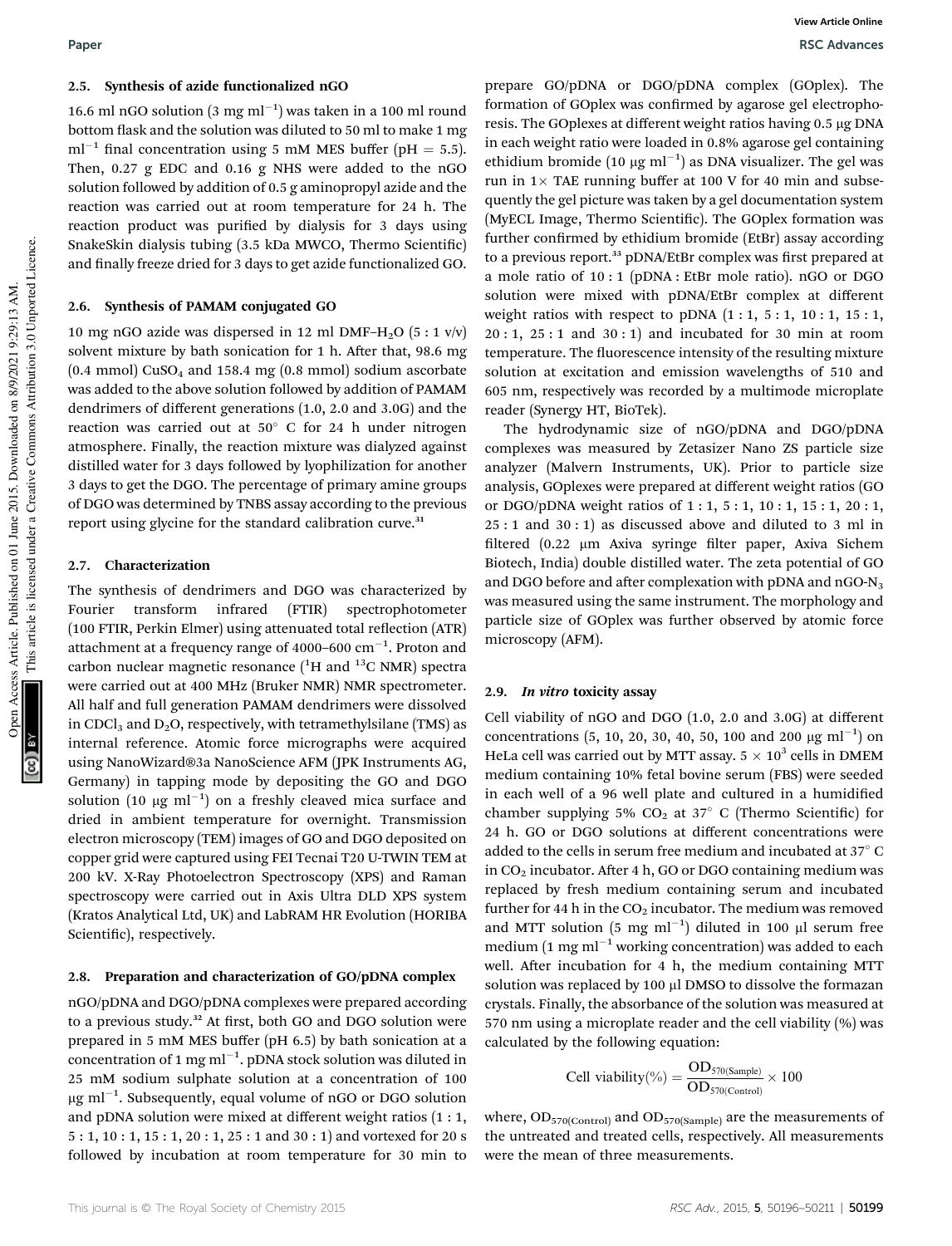The *in vitro* toxicity assay of nGO/pDNA and DGO (1.0, 2.0 and 3.0G)/pDNA complexes at different weight ratios (1 : 1, 5 : 1, 10 : 1, 15 : 1, 20 : 1, 25 : 1 and 30 : 1) was also carried out in HeLa cell as mentioned above.

#### 2.10. In vitro transfection

The transfection efficiency of nGO/pDNA and DGO/pDNA complexes at different weight ratios was carried out in HeLa cells. Before transfection,  $1 \times 10^5$  cells in complete DMEM medium containing 10% FBS were seeded in each well of a 24 well plate. After 24 h, freshly prepared GOplexes at different weight ratios (5:1, 10:1, 15:1, 20:1, 25:1 and 30:1) containing 1 µg pDNA in each weight ratio in serum free medium were added to the cells and incubated for 4 h in a  $CO<sub>2</sub>$  incubator at  $37^{\circ}$  C. The transfection medium was replaced by fresh serumcontaining medium and further incubated for 44 h. Lipofectamine 2000 (LF 2K, Life Technologies) and PEI (25 kDa) were used as the positive controls. pDNA and PAMAM (3.0G) were used as negative controls. The GFP (green fluorescence protein) expression of the transfected cells were observed by fluorescence microscope (Olympus IX53, Japan). The transfection efficiency of nGO and DGO was further quantified by FACS analysis (Becton–Dickinson) using 1  $\times$  10<sup>4</sup> cells per analysis.

#### 2.11. Endocytosis pathway

Low temperature or different endocytic inhibitors were used to determine the cellular uptake pathways of GOplexes. The transfection of DGO (3.0G)/pDNA complex at weight ratio of  $30:1$  was carried out at  $4^{\circ}$  C during the 4 h transfection period to inhibit energy dependent endocytosis. Also, cells were preincubated with genistein (100 mg ml $^{-1}$ ), amiloride (10 mg  $ml^{-1}$ ), or chlorpromazine (10 mg ml<sup>-1</sup>) for 1 h prior to transfection to inhibit caveolae, macro-pinocytosis and clathrin mediated endocytosis pathways, respectively. Thereafter, DGO  $(3.0G)/DNA$  complex at weight ratio of 30 : 1 containing 1 µg DNA was added to the treated cells and incubated for 4 h. The transfection efficiency was determined by flow cytometry after 44 h post transfection.

#### 2.12. Intracellular distribution

The intracellular distribution of DGO (3.0G)/pDNA complex at weight ratio of 30 : 1 was observed by labelling pDNA with Cy3 according to manufacturer's protocol (Label IT® Tracker™ intracellular nucleic acid localization kit, Mirus Bio, USA). Before transfection, 5  $\times$  10<sup>4</sup> cells (HeLa cell) were seeded on four chambered glass slides (Biofil, South Korea). After 24 h, DGO (3.0G)/pDNA complex at weight ratio of 30 : 1 containing 1 mg Cy3-labeled pDNA for 4 h. LF 2K/pDNA complex was used as positive control. After 4 h, the transfection medium was removed and the cells were washed with PBS followed by fixing with 3.7% (w/v) formaldehyde for 30 min. The nucleus was then stained with diamidino phenylindole (DAPI) for 10 min and the cells were covered with cover slip with mounting medium containing antifading agent and sealed with colorless nail polish. The intracellular distribution of GOplex was imaged by confocal laser scanning microscopy (CLSM; Leica TCS Sp5).

#### 2.13. Statistical analysis

All the data are presented as the average  $\pm$  the standard deviation. One-way ANOVA was used to calculate statistical differences and differences were considered significant for *p* values less than 0.05.

## 3. Results and discussion

#### 3.1. Synthesis of dendronized GO

DGO was synthesized by reaction of alkyne terminated focal point PAMAM dendrimers (1.0, 2.0 and 3.0G) with azide functionalized nGO through "*click*" chemistry as shown in Fig. 1. Full generation (amine terminated) focal point PAMAM dendrimers (1.0, 2.0 and 3.0G) were synthesized by repeating the Michael addition reaction followed by amidation reaction using propargyl amine as starting material, as shown in Fig. 1a. Fig. S1† shows the FTIR spectra of synthesized PAMAM dendrimers (0.5, 1.0, 1.5 and 2.0G). A strong peak at 1735  $cm^{-1}$  $(C=O$  stretching of ester) indicates the presence of ester group  $(-COOCH<sub>3</sub>)$  in half generation (ester terminated) PAMAM dendrimer (0.5G). A weak stretching peak at 2102  $\mathrm{cm}^{-1}$  (inset) and a medium stretching peak at 3279  $cm^{-1}$  correspond to -C $\equiv$ Cstretching and C–H stretching of  $-C\equiv$ CH group, respectively indicating the presence of alkyne group in 0.5G PAMAM dendrimer. After amidation reaction of 0.5G PAMAM with ehthylene diamine, the absorption peak for ester group disappeared and two new peaks appeared at 1644  $\mathrm{cm}^{-1}$  and 1554  $\mathrm{cm}^{-1}$ equivalent to the  $C=O$  stretching of amide (-CO-NH-) group and N–H bending of primary amine  $(-NH<sub>2</sub>)$  group, respectively. The appearance of other new peaks at 3351 and 3289  $cm^{-1}$ related to hydrogen bonded N–H stretching and free N–H stretching, respectively of primary amine group indicates the synthesis of 1.0G PAMAM dendrimer (full generation). The reappearance and disappearance of the absorption peak at 1731  $\text{cm}^{-1}$  for ester group in the successive steps indicating the synthesis of 1.5, 2.0 (Fig. 2), 2.5 and 3.0G PAMAM dendrimers. The synthesis of PAMAM dendrimers was further confirmed by <sup>1</sup>H and <sup>13</sup>C NMR spectra as described in Section 1 of ESI.<sup>†</sup>

nGO was prepared by oxidation of pristine graphite followed by ultra sonication. Fig. S2a† shows the X-ray diffraction pattern of pristine graphite and nGO. Pristine graphite shows characteristic strong diffraction peak at  $2\theta = 26.5^{\circ}$  corresponding to 002 plane having *d*-spacing of 0.335 nm. This peak disappeared after oxidation of pristine graphite and a new diffraction peak appeared at  $2\theta = 10.8^\circ$  with higher *d*-spacing of 0.818 nm confirming the formation of GO.<sup>34</sup> The particle size distribution of nGO is shown in Fig. S2b† and the average particle of nGO was  $180 \pm 55$  nm. The size and morphology of nGO was observed by AFM as shown in Fig. S2c and d,† respectively. The AFM image shows that the flake diameter of nGO was about  $160-230$  nm and the flake thickness was about  $0.6-0.8$  nm (Fig. S2e†) consistent with previous reports.<sup>35</sup>

GO showed characteristic absorption peaks at 3150– 3500  $\text{cm}^{-1}$  (broad peak of hydrogen bonded O-H stretching), 1726 cm<sup>-1</sup> (C=O stretching of -COOH), 1621 cm<sup>-1</sup> (C=C stretching of aromatic ring), 1043  $cm^{-1}$  (C-O stretching of -C-

This article is licensed under a Creative Commons Attribution 3.0 Unported Licence.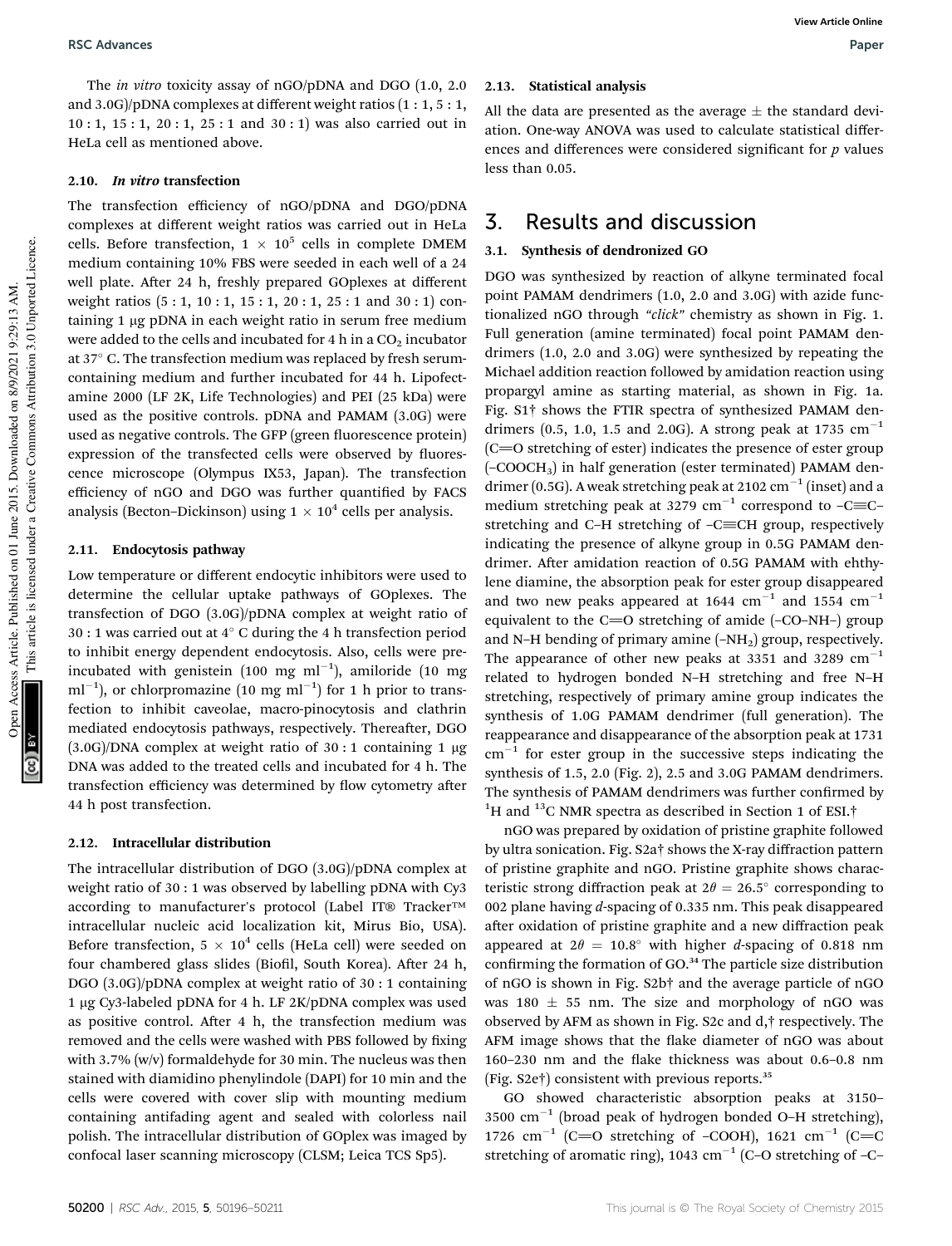

Fig. 2 (a) FTIR spectra of synthesized nGO, aminopropyl azide (APA), azide functionalized GO (GO-N3), PAMAM dendrimer (3.0G) and dendronized GO (3.0G), and (b) UV-vis spectroscopy of nGO and DGO (3.0G).

O–C–) and 1378  $\text{cm}^{-1}$  (in plane O–H bending) as shown in Fig. 2a. $^{36}$  A strong absorption peak at 2092  $\text{cm}^{-1}$  and a absorption peak at 3300  $\rm cm^{-1}$  are corresponding to azide (–N<sub>3</sub>) and primary amine  $(-NH<sub>2</sub>)$  groups indicating the synthesis of aminopropyl azide by reaction of chloropropyl amine and

sodium azide. After reaction of GO with aminopropyl azide, two new absorption peaks appeared at 2104  $\rm cm^{-1}$  and 1630  $\rm cm^{-1}$ analogous to the azide group  $(-N_3)$  and C=O stretching of amide group (–CONH–), respectively and the disappearance of C=O stretching peak for carboxylic acid of GO suggesting the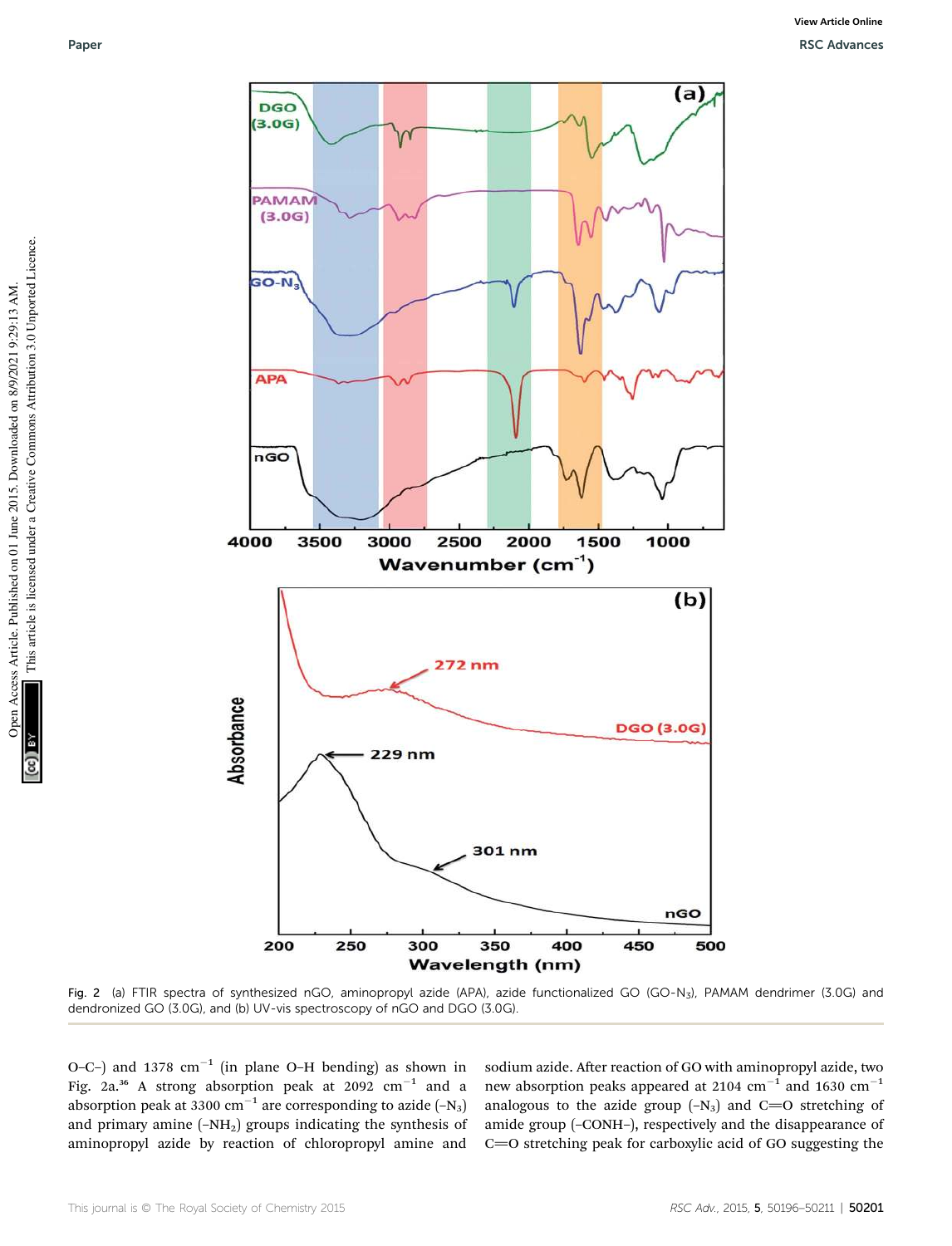

Fig. 3 (a) Raman spectra of pristine graphite, nGO and DGO (3.0G) and X-ray photoelectron spectra of nGO and DGO (3.0G).

synthesis of azide functionalized GO (GO-N3) as shown in Fig. 1b. PAMAM dendrimer of 3.0G showed strong absorption peaks at 1647  $\rm cm^{-1}$  and 1552  $\rm cm^{-1}$  for C $=\!$ O stretching of amide

 $(-CONH-)$  and N–H bending of primary amine  $(-NH<sub>2</sub>)$  groups, respectively, along with N–H stretching of primary amine group at 3287  $\text{cm}^{-1}$ . The strong absorption peak at 2104  $\text{cm}^{-1}$  for

| Table 1 Particle size and percent of primary amine groups of nGO and DGO |                |                                   |                                          |                     |
|--------------------------------------------------------------------------|----------------|-----------------------------------|------------------------------------------|---------------------|
| Sample                                                                   | % $NH2a$       | Diameter <sup><i>b</i></sup> (nm) | Thickness <sup><math>c</math></sup> (nm) | Zeta potential (mV) |
| nGO                                                                      |                | $206 \pm 46$                      | $0.6 \pm 0.2$                            | $-41.5 \pm 3.4$     |
| DGO (1.0G)                                                               | $2.5 \pm 0.5$  | $226 \pm 15$                      | $1.6 \pm 0.5$                            | $5.4 \pm 2.4$       |
| DGO (2.0G)                                                               | $6.4 \pm 1.1$  | $254 \pm 18$                      | $2.5\pm0.8$                              | $18.3 \pm 5.4$      |
| DGO (3.0G)                                                               | $12.8 \pm 1.5$ | $284 \pm 24$                      | $4.0 \pm 1.0$                            | $38.6 \pm 3.6$      |

*<sup>a</sup>* Determined by TNBS assay. *<sup>b</sup>* Determined by dynamic light scattering. *<sup>c</sup>* Determined by atomic force microscopy.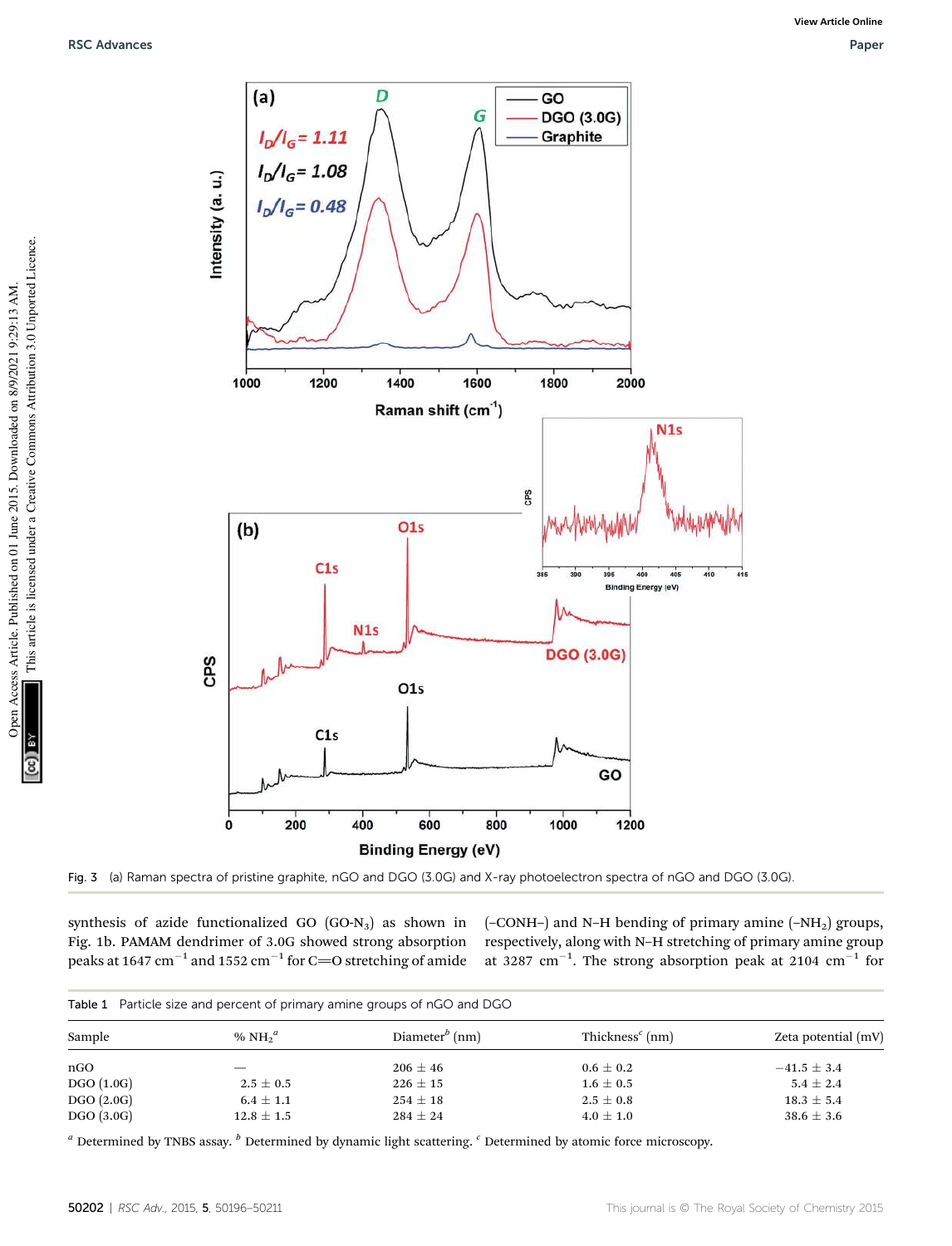azide group of azide functionalized graphene oxide  $(GO-N<sub>3</sub>)$ disappeared after reaction with focal point PAMAM dendrimer through "*click*" chemistry. The intensity of C–H stretching  $(-CH<sub>2</sub>-)$  peak at 2920  $\text{cm}^{-1}$  and 2850  $\text{cm}^{-1}$  also increased significantly compared to that of  $GO-N<sub>3</sub>$ . Along with this, three new peaks appeared at 1742  $\rm cm^{-1}$ , 1635  $\rm cm^{-1}$  and 1547  $\rm cm^{-1}$ related to triazole ring,  $C=O$  stretching of amide group and N–H bending of primary amine group, respectively confirming the synthesis of DGO. In contrast to other conjugation techniques the chemical specificity imparted by "*click*" chemistry utilized herein can overcome potential challenges such as crosslinking of many nGO flakes by a single polycationic chain and electrostatic interactions between nGO and the polycation.

Fig. 2b shows the UV-vis spectra of nGO and DGO (3.0G). GO shows characteristic strong absorption peak at 229 nm and a broad shoulder at 301 nm due to the  $\pi-\pi^*$  transition of aromatic C=C and carboxylic acid group's C=O, respectively.<sup>37</sup> But the absorption peak of GO shifted to 272 nm after reaction with PAMAM dendrimer corresponding to the triazole ring



Fig. 4 Agarose gel electrophoresis assay image of (a) nGO/pDNA, (b) DGO (1.0G)/pDNA, (c) DGO (2.0G)/pDNA and (d) DGO (3.0G)/pDNA complexes at different N/P ratios of 1 : 1, 5 : 1, 10 : 1, 15 : 1, 20 : 1, 25 : 1 and 30 : 1, and (e) EtBr assay of nGO and dendronized GO (1.0, 2.0 and 3.0G) at different weight ratios.



Fig. 5 (a) Average particle size and (b) zeta potential of nGO/pDNA and DGO (1.0, 2.0 and 3.0G)/pDNA complexes at different weight ratios of 1 : 1, 5 : 1, 10 : 1, 15 : 1, 20 : 1, 25 : 1 and 30 : 1 determined by DLS.

formed during the reaction of  $GO-N<sub>3</sub>$  and focal point PAMAM dendrimer through "*click*" chemistry.

<sup>1</sup>H NMR spectra further supports the synthesis of dendronized GO as shown in Fig. S3.† PAMAM dendrimer (3.0G) showed the characteristic peaks at 2.25–2.51 ppm  $(-\text{C}\overline{H}_{2}-\text{CONH-})$ , 2.52–2.58 ppm  $(-N-C\bar{H}_2-CH_2-),$  3.20 ppm  $(-C\bar{H}_2-NH_2),$  3.29 ppm (CH $\equiv$ C $-C\overline{H}2$ -) and 3.36 ppm ( $-C\overline{H}_2$  $-CH_2-NH_2$ ). After reaction of PAMAM dendrimer with GO-N<sub>3</sub> through "click" chemistry, new peaks appeared at 2.70 ppm, 2.86 ppm, 3.2 ppm and 3.45–3.53 ppm (inset) related to the respective protons of PAMAM dendrimers.

The synthesis of GO followed by DGO was further confirmed by Raman and X-ray photoelectron spectroscopies, as shown in Fig. 3a and b, respectively. Fig. 3a shows the Raman spectra of pristine graphite, GO and DGO (3.0G). Pristine graphite shows the typical Raman band at 1583  $\rm cm^{-1}$  due to the  $\rm E_{2g}$  phonon of sp<sup>2</sup> hybridized carbon atom of graphite, called G band and a small deflection at 1355  $cm^{-1}$  corresponding to D band, which is associated with structural defects. The intensity of G band increased significantly and shifted to higher frequency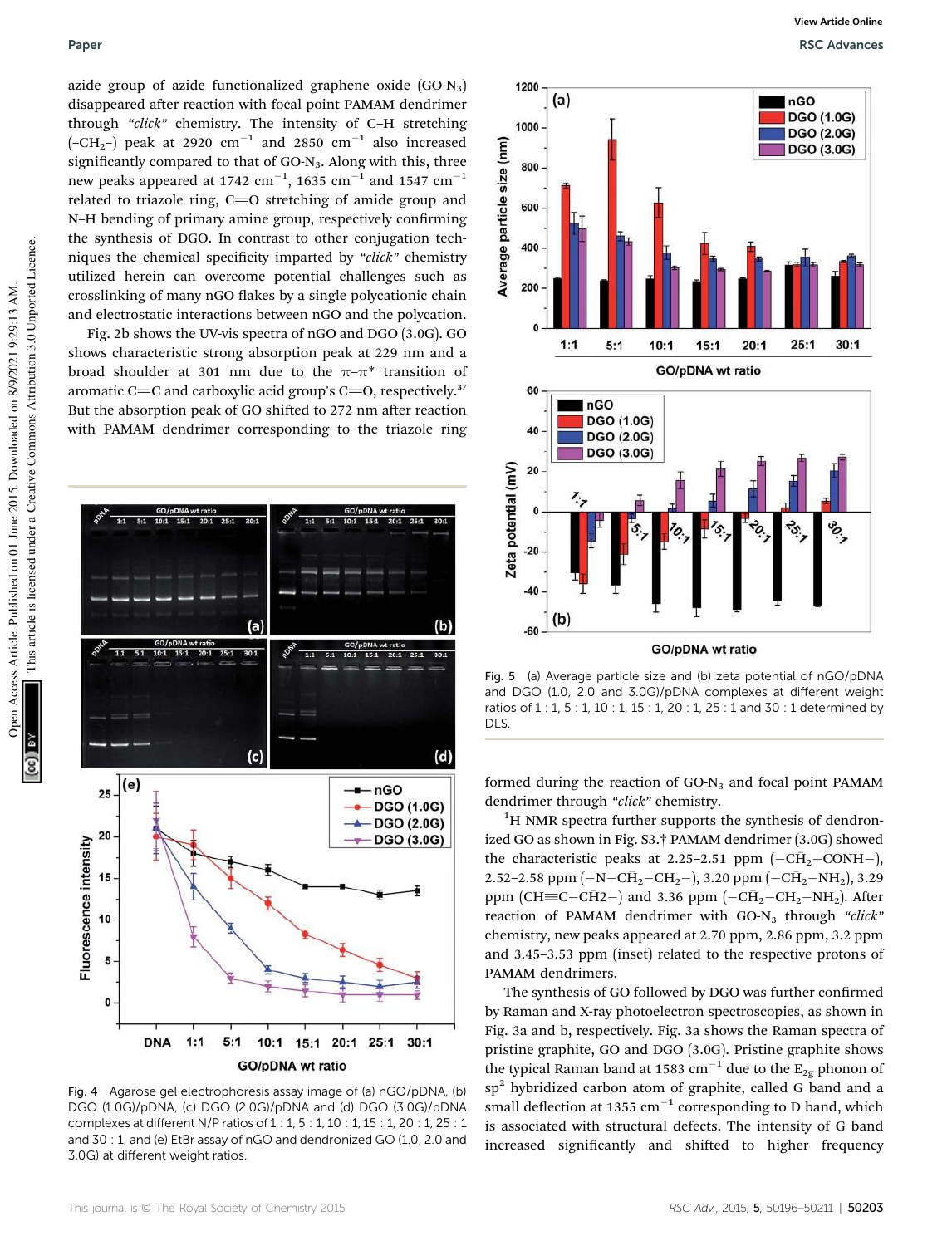

Fig. 6 Atomic force micrographs of DGO (3.0G) at (a) low magnification and (c) high magnification, and DGO (3.0G)/pDNA complex at weight ratio of 20 : 1 at (b) low magnification and (d) high magnification. Line graphs of (e) DGO (3.0) and (f) DGO (3.0G)/pDNA complex at weight ratio of 20 : 1.

 $(1606 \text{ cm}^{-1})$  due to the presence of isolated double in the oxidized GO.<sup>38</sup> The D band became more prominent and shifted to lower value  $(1548 \text{ cm}^{-1})$  suggesting generation of small sized in-plane  $sp^2$  grains during oxidation of graphite to form GO. The intensity ratio  $(I_D/I_G)$  of the D band  $(I_D)$  and the G band  $(I_G)$ determines the amount of defect and disorder in graphite structure.<sup>39</sup> The  $I_D/I_G$  value of pristine graphite was only 0.48 that indicates highly ordered and defect free structure.<sup>40</sup> The  $I_D$ / *I*<sub>G</sub> value of GO increased significantly from 0.48 to 1.08 during the oxidation of graphite suggesting the formation of large defects in GO structure. The intensity ratio further increased from 1.08 to 1.11 in DGO and the G band shifted to lower frequency (1598  $\text{cm}^{-1}$ ) compared to GO. This indicates further structural defects after reaction of PAMAM dendrimer with GO.

Fig. 3b shows the XPS wide scan spectra of GO and DGO (3.0G). GO shows two intense peaks at binding energies of 285 and 532 eV for C 1s and O 1s, respectively indicating the presence of carbon and oxygen as major elements in GO. A new peak appeared at binding energy of 401 eV for N 1s (core-level spectra in inset) after reaction of PAMAM dendrimer suggesting that PAMAM dendrimer was successfully conjugated with GO through "*click*" chemistry.

The surface morphology of GO and DGO was characterized by TEM as shown in Fig. S4.† GO shows typical wrinkled morphology and transparent thin flake (Fig. S4a†). However, the morphology of GO flake changed after surface modification by dendrimer. After conjugation of PAMAM dendrimers with GO through "*click*" chemistry, small black spots (1.0G PAMAM, Fig. S4b†) and comparatively large black spots (3.0G PAMAM,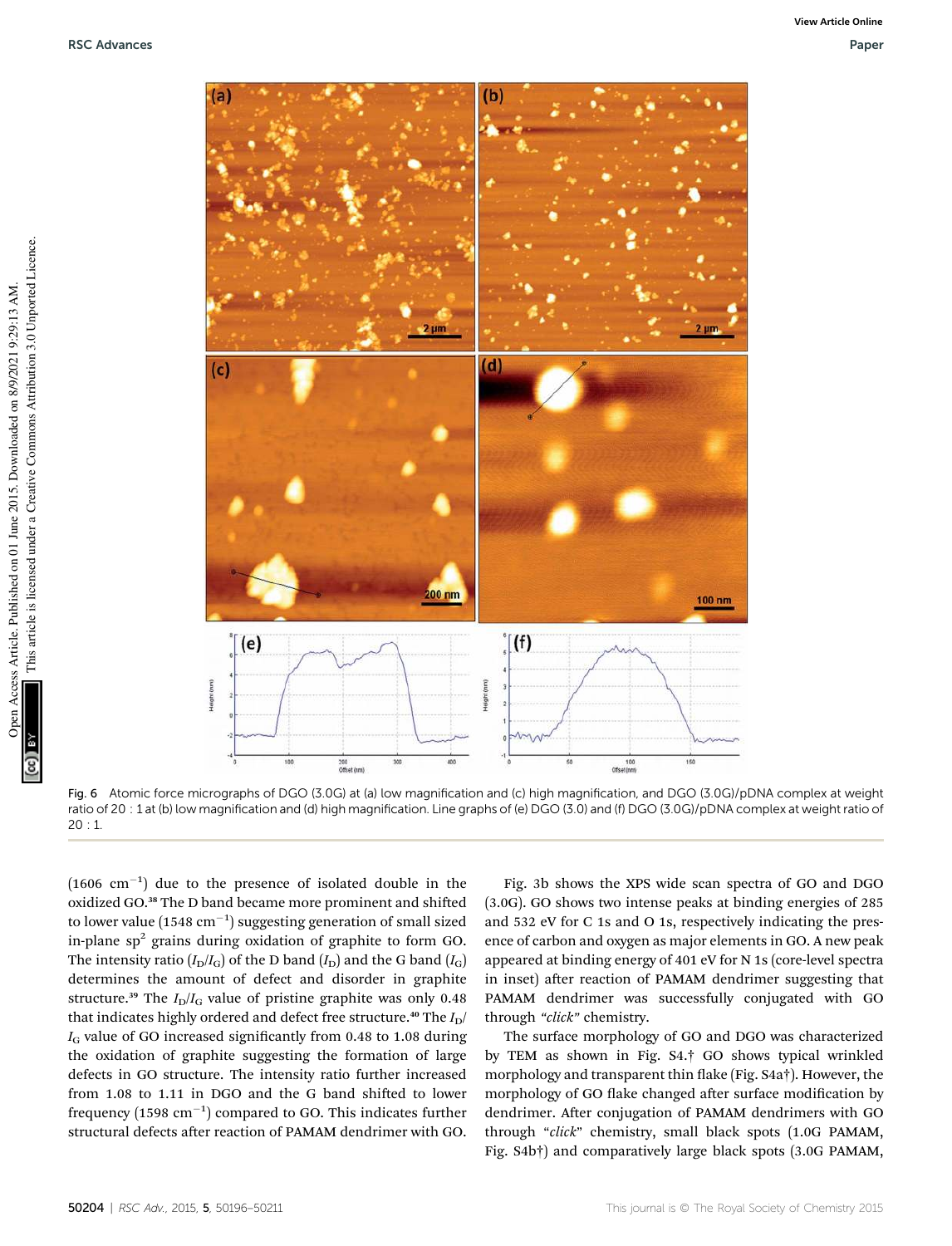

Fig. 7 In vitro toxicity assay of (a) nGO and DGO (1.0, 2.0 and 3.0G) at different concentrations of 5, 10, 20, 30, 40, 50, 100 and 200  $\mu$ g ml<sup>-1</sup>, and (b) nGO/pDNA and DGO (1.0, 2.0 and 3.0G)/pDNA complexes at different weight ratios of 1 : 1, 5 : 1, 10 : 1, 15 : 1, 20 : 1, 25 : 1 and 30 : 1 against HeLa cell.

Fig. S4c†) formed on the GO flake due large size of 3.0G PAMAM dendrimer compared to that of 1.0G PAMAM dendrimer suggesting the successful conjugation of PAMAM dendrimer on GO surface.

Table 1 also summarizes the change in particle size and thickness of GO flakes after dendronization. The diameter and thickness of unmodified GO flakes were 206  $\pm$  46 nm and 0.6  $\pm$ 0.2 nm, respectively. Both the diameter and thickness of GO flakes increased progressively with increasing the generation of PAMAM dendrimer due to increasing the size of the PAMAM dendrimer from low generation to higher generation accordingly. Unmodified GO showed negative zeta potential ( $-41.5 \pm$ 3.4 mV) as expected due to presence of negatively charged carboxylic acid functional groups. The zeta potential was  $-0.9 \pm$ 3.8 mV after modification of nGO with the azide group. This reduction in anionic character of  $nGO-N<sub>3</sub>$  is a significant advantage of the chemical synthesis route proposed in this study. It minimizes electrostatic interactions between

unmodified nGO and cationic polymers that may be significant in other techniques such as EDC conjugation. The interactions between PAMAM dendrimers and the modified nGO can thus primarily be attributed to covalent interactions between them. The zeta potential became positive  $(5.4 \pm 2.4 \text{ mV})$  after conjugation of 1.0G PAMAM dendrimer and the value of zeta potential increased gradually with increasing the generation of PAMAM dendrimer due to increasing the content of primary amine groups from 2.5  $\pm$  0.5% (DGO 1.0G) to 6.4  $\pm$  1.1% (DGO 2.0G) to 12.8  $\pm$  1.5% (DGO 3.0G). The zeta potential values of DGO (2.0G) and DGO (3.0G) were 18.3  $\pm$  5.4 and 38.6  $\pm$ 3.6 mV, respectively.

#### 3.2. Preparation and characterization of GO/pDNA complex

nGO/pDNA and DGO/pDNA complexes (GOplexes) at different weight ratios  $(1:1, 5:1, 10:1, 15:1, 20:1, 25:1,$  and  $30:1)$ were prepared by mixing of equal volume of nGO or DGO solution and pDNA solution through electrostatic interaction between the positively charged carrier and negatively charged DNA.<sup>33</sup> The formation of GOplexes was confirmed by agarose gel electrophoresis assay, as shown in Fig. 4a–d. Fig. 4a shows the agarose gel image of nGO/pDNA complexes at different weight ratios. It is found that nGO has no complexation capability with pDNA at all weight ratios as expected due to absence of any cationic functional groups. Previous studies also showed that GO has no complexation capability with pDNA due its negative zeta potential value.<sup>16</sup> The DNA complexation capability of GO started after conjugation of PAMAM dendrimer with GO due to the positive zeta potential of DGO as shown in Table 1. DGO (1.0G) started to complex almost all pDNA at high weight ratio of 30 : 1 due to its low zeta potential (5.4  $\pm$  2.4 mV). The DNA complexation capability of DGO increased with increase in the generation of PAMAM dendrimer due to enhancement of zeta potential. DGO (2.0G) and DGO (3.0G) complexed all pDNA at 15 : 1 and 5 : 1 weight ratio, respectively, where the electrophoretic mobility of pDNA was completely retarded after complexation with positively charged DGO. The number of primary amine groups increased with increase in the generation of PAMAM dendrimer increasing the zeta potential and as a result this facilitated the efficient DNA complexation at low weight ratio.

The DNA complexation capability of GO and DGO was further characterized by EtBr assay as shown in Fig. 4e. In this assay, EtBr was complexed with pDNA at a molar ratio of 1 : 10 and gave maximum fluorescence intensity due to intercalation of EtBr molecule into the double helix of DNA.<sup>41</sup> After addition of any polycation externally to the EtBr/pDNA complex, the fluorescence intensity will come down gradually with increase in concentration of cationic molecule due to replacement of EtBr molecule by foreign cationic molecule indicating the formation of cationic molecule/pDNA complex. Fig. 4e shows that the fluorescence intensity of EtBr/pDNA complex did not change because of inefficient DNA complexation by unmodified GO. The fluorescence intensity decreased gradually with increase in the amount of DGO (1.0G) and reached minimum fluorescence intensity at 30 : 1 weight ratio. But, DGO (3.0G)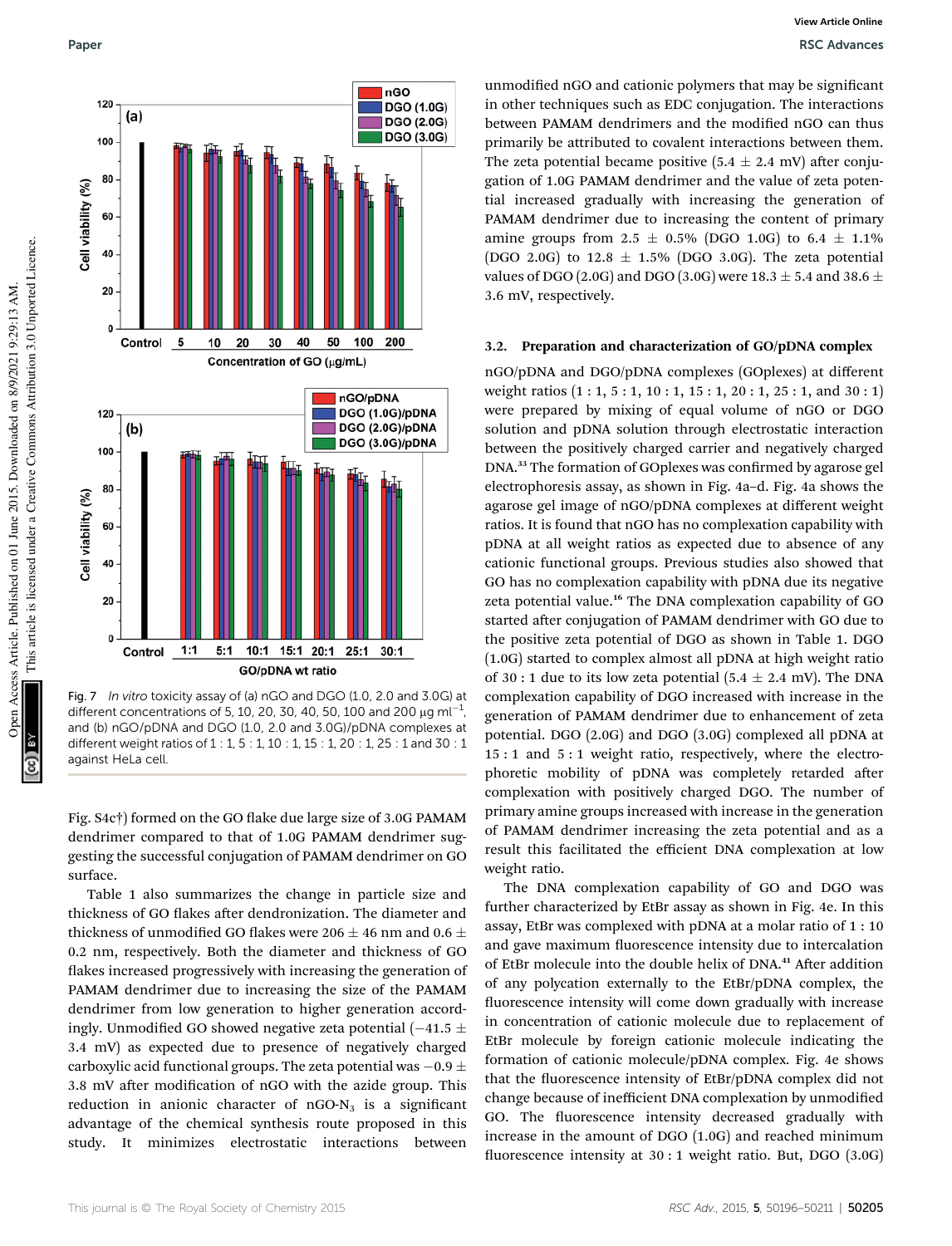This article is licensed under a Creative Commons Attribution 3.0 Unported Licence. This article is licensed under a Creative Commons Attribution 3.0 Unported Licence. Open Access Article. Published on 01 June 2015. Downloaded on 8/9/2021 9:29:13 AM. Open Access Article. Published on 01 June 2015. Downloaded on 8/9/2021 9:29:13 AM.



Fig. 8 Fluorescence micrographs of transfected HeLa cell by nGO/pDNA, PAMAM (3.0G)/pDNA, DGO (1.0, 2.0 and 3.0G)/pDNA complexes at weight ratios of 30 : 1 and LF 2K/pDNA complex containing 1 µg of pDNA in each formulation. The scale bar is 10 mm.

most efficiently replaced the EtBr molecules from EtBr/pDNA complex at very low weight ratio of 5 : 1 and consequently the fluorescence intensity decreased significantly at this weight ratio due to its highest zeta potential among the DGOs. At higher weight ratio, the change in fluorescence intensity remained almost unchanged because nearly all EtBr molecules were replaced by DGO (3.0) molecules.

### 3.3. Particle size and zeta potential of GOplex

Hydrodynamic diameter and zeta potential of nGO/pDNA and DGO/pDNA complexes at different nGO or DGO to pDNA weight ratios were determined by DLS as shown in Fig. 5a and b, respectively. From Fig. 5a, it is found that the particle size of nGO/pDNA complexes did not change at all weight ratios and the average particle size of nGO/pDNA complexes was 250  $\pm$ 40 nm which was almost equal to the size of nGO only. In

agarose gel and EtBr assay, it was found that the unmodified GO has no DNA binding capability at all weight ratios and as a result the nGO/pDNA complexes at all weight ratios showed the diameter of nGO flakes alone. DGO  $(1.0G)/pDNA$  complexes showed larger size ( $\sim$ 950 nm) at low weight ratio (5 : 1) due to inefficient binding of DGO (1.0G) with pDNA. The hydrodynamic diameter gradually decreased with increase in the weight ratio. However, the size was quite large compared to that of DGO (2.0) and DGO (3.0). DGO (3.0G) formed smaller particles among all the dendronized GO due to its highest cationic charge. DGO (3.0G) formed smallest particles ( $\sim$ 285 nm) with pDNA at the weight ratio 20 : 1 and then the particle size increased marginally with further increase in weight ratio putatively due to repulsion of excessive charge offered by DGO.<sup>42</sup> Chen *et al.*<sup>17</sup> synthesized PEI conjugated GO by carbodiimide method and they observed similar trends in particle size of PEI–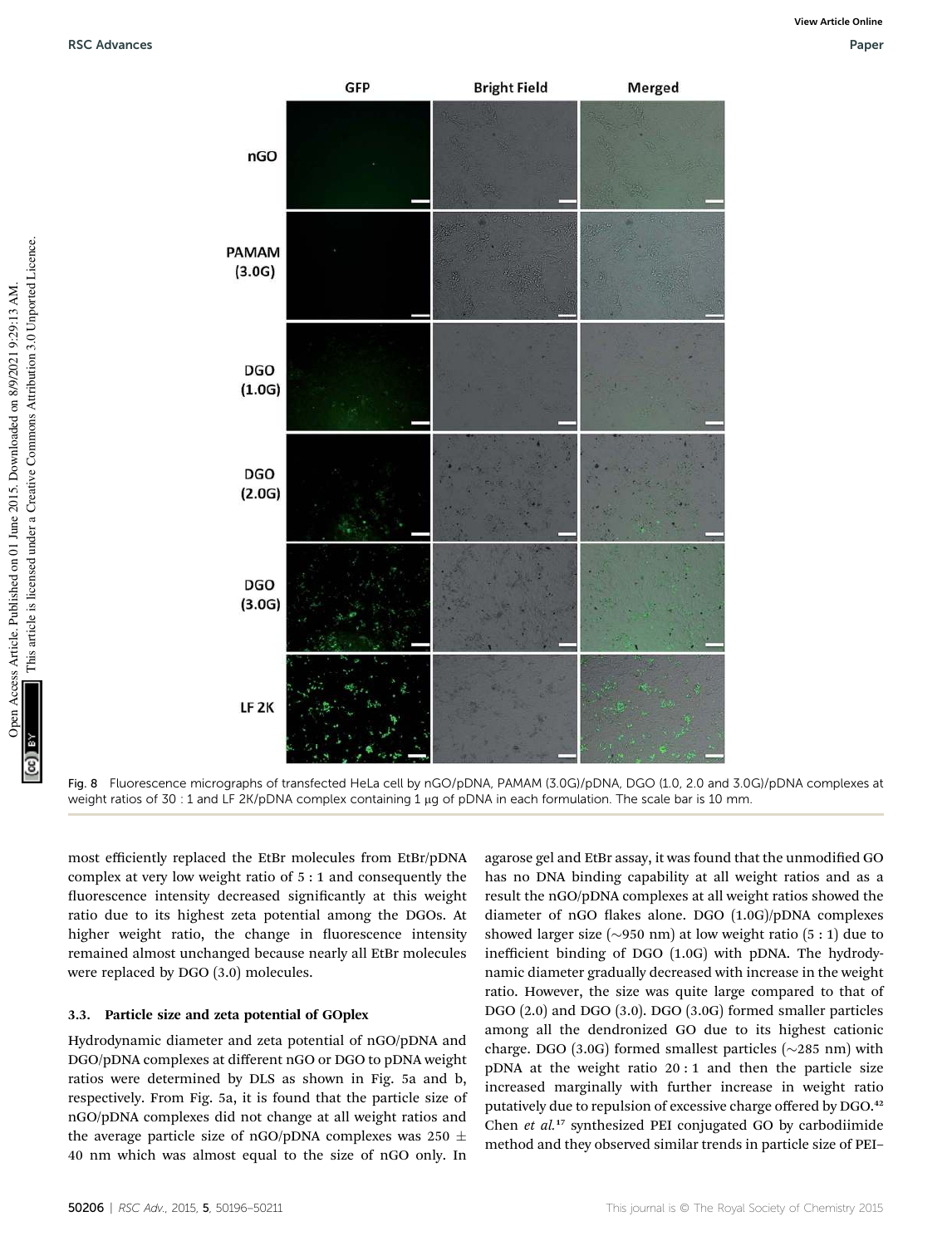

Fig. 9 (a) Representative flow cytometric analysis of GFP-expressing cells after 48 h post transfection by nGO/pDNA and DGO (1.0, 2.0 and 3.0G)/pDNA complexes at different weight ratios of 5 : 1, 10 : 1, 15 : 1, 20 : 1, 25 : 1 and 30 : 1, PEI/pDNA complex at N/P ratio 10 and LF/pDNA complexes containing  $1 \mu$ g of pDNA in each formulation against HeLa cell, and (b) relative transfection efficiency determined by FACS analysis of DGO (3.0G)/pDNA complex at the weight ratio of 30 : 1 against HeLa cell after treating with various endocytotic inhibitors for 1 h before transfection containing 1  $\mu$ g of pDNA followed by further incubation for 48 h.

GO/pDNA complexes at different weight ratios. The particle size of PEI–GO/pDNA complexes was in the range of 250–500 nm at the weight ratio of  $1.3:1$  to  $20:1$ . It is suggested that the particle size up to 500–700 nm can easily be taken up by cells.<sup>43</sup> Therefore, it is envisaged that the size of DGO/pDNA complex will be suitable for cellular uptake and consequently may be lead to high transfection efficiency.

Zeta potential of carrier/DNA complex is an important parameter for cellular uptake. The overall positive zeta potential of the complex will help the attachment of complex with negatively charged cellular membrane through electrostatic interactions facilitating for cellular uptake through

endocytosis.<sup>44</sup> As shown in Fig. 5b, nGO/pDNA complexes at all weight ratios showed negative zeta potential due to incomplete complexation of nGO with pDNA. DGO (1.0G)/pDNA complexes also showed negative zeta potential at lower weight ratio but the value of zeta potential changed from higher negative to lower negative value with increase in weight ratio. The positive zeta potential (5.3  $\pm$  1.4 mV) was obtained at weight ratio of 30 : 1 indicating complete DNA complexation, which is also showed in agarose gel and EtBr assay. DGO (3.0G) was more efficient among the all dendronized GOs and it showed positive zeta potential (5.6  $\pm$  2.6 mV) at very low weight ratio (5 : 1). The zeta potential of DGO (3.0G)/pDNA complexes increased with increase in weight ratio up to the weight ratio of 20 : 1 and then reached plateau after the weight ratio of  $20:1$ . The zeta potential of DGO (3.0G)/pDNA complexes at 20 : 1 and 30 : 1 was 25.3  $\pm$  2.3 and 27.3  $\pm$  1.3 mV, respectively whereas the maximum zeta potential of DGO (2.0G)/pDNA complexes at  $30:1$  was  $20.5 \pm 3.4$  mV. In a previous study<sup>42</sup> a similar trend in zeta potential of dendronized chitosan/pDNA complexes was observed. In another study, Kim *et al.*<sup>16</sup> also obtained negative zeta potential of GO/pDNA complexes at all N/P ratios (nitrogen to phosphate ratios) from  $2:1$  to  $20:1$  ratios with constant positive zeta potentials with branched PEI–GO/pDNA complexes after the N/P ratio of  $5:1$ .

The morphology and particle size of DGO (3.0G) before and after complexation with pDNA was characterized by AFM, as shown in Fig. 6. Fig. 6a, c and e show the AFM images of DGO (3.0G) before complexation with pDNA. The particle diameter and thickness of DGO (3.0G) before complexation were 150  $\pm$ 45 nm and  $4.0 \pm 1.0$  nm, respectively. Both the particle diameter and thickness of DGO (3.0G) increased after complexation with pDNA at weight ratio of 20 : 1 and the sizes were  $170 \pm 35$  and  $6 \pm 1$  nm, respectively (Fig. 6b, d and f). Along with these, the morphology of DGO (3.0G0/pDNA complex was spherical in shape, which was different from DGO before complexation with pDNA (Fig. 6d).

#### 3.4. In vitro cytotoxicity assay

The *in vitro* toxicity of nGO and DGO at different concentrations  $(5, 10, 20, 30, 40, 50, 100 \text{ and } 200 \text{ µg ml}^{-1})$  and weight ratios  $(1:1, 5:1, 10:1, 15:1, 20:1, 25:1 \text{ and } 30:1)$  before and after complexation with pDNA, respectively was assessed by MTT assay against HeLa cells as shown in Fig. 7. Fig. 7a shows the percent cell viability of nGO and DGOs at different concentrations. nGO was less toxic compared to that of dendronized GOs at all concentrations. nGO showed >80% cell viability at high concentration  $(200 \ \mu\mathrm{g\,ml}^{-1})$  which corroborates findings of previous studies.<sup>45</sup> The toxicity of nGO may be attributed to damage to cell membrane by sharp edges of graphene sheets.<sup>46</sup> The toxicity of nGO increased after dendronization and the cell viability of DGO decreased with increase in the generation of PAMAM dendrimer. DGO (1.0G) showed lowest toxicity among the all dendronized GOs. However, the cell viability was above 60% in the presence of DGO (3.0G) at high concentration (200  $\mu$ g ml<sup>-1</sup>). The toxicity of dendronized GOs increased due to the positive charge of DGO. It is reported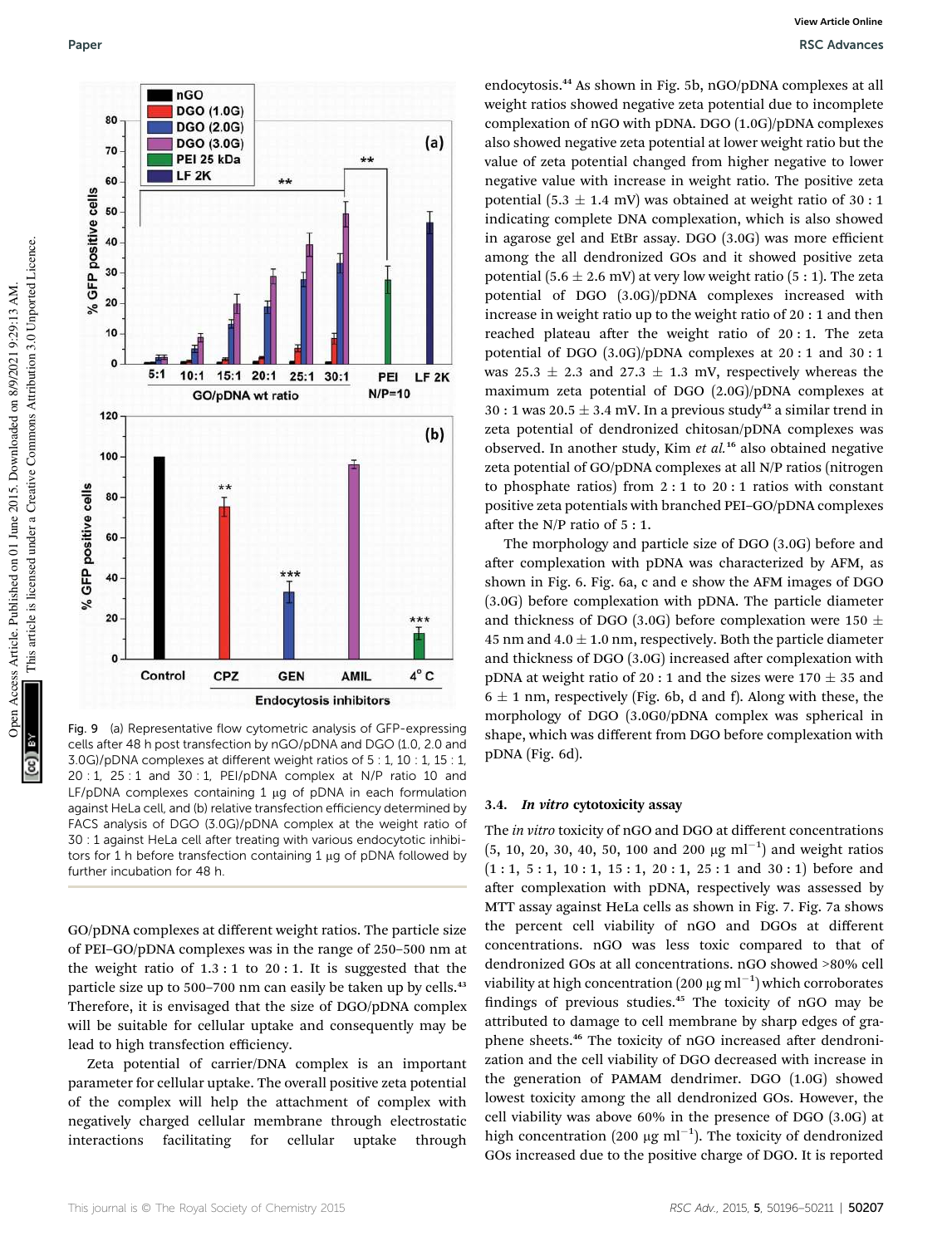

Fig. 10 CLSM images of cellular uptake by HeLa cells after 4 h of transfection with DGO (3.0G)/Cy3-labeled pDNA complex at the weight ratio of 30 : 1 (a1–a3), PEI/Cy3-labeled pDNA complex at N/P ratio of 10 (b1–b3) and LF 2K/Cy3-labeled pDNA complex (c1–c3) containing 1 mg pDNA in each formulation. For each panel, images from left to right show Cy3 labelled pDNA (red), cell nuclei stained by DAPI (blue), and overlay of the two images. Scale bar is  $25 \mu m$ 

that the toxicity of polycation is related to its surface positive charge which interacts with the negatively charged plasma membrane and consequently impairs the function of cellular membrane through aggregation on the cell membrane.<sup>47</sup> The toxicity of DGO (3.0G) decreased after complexation with pDNA (Fig. 7b) due to reduction in zeta potential of DGO (3.0G) from  $38.6 \pm 2.6$  mV to  $27.3 \pm 1.3$  mV after complexation with pDNA at the weight ratio of 30 : 1 through charge neutralization by negatively charged pDNA. However, the toxicity increased for all DGO/pDNA complexes with increase in the weight ratio although the cell viability of DGO (3.0G)/pDNA complexes was above 80% even at high weight ratio of 30 : 1.

#### 3.5. In vitro transfection efficiency

The transfection efficiency of nGO/pDNA and DGO/pDNA complexes at different weight ratios from 5 : 1 to 30 : 1 using EGFP pDNA was observed in HeLa cells. PEI (25 kDa)/pDNA complex at N/P ratio of 10 and LF 2K were used as positive control. As shown in Fig. 8, nGO/pDNA and PAMAM (3.0G)/pDNA complexes at weight ratio of 30 : 1 did not show any transfection efficiency as expected. It is shown above that nGO has poor complexation ability with pDNA. The transfection efficiency of GO improved after dendronization of GO although

the transfection efficiency of DGO increased with increase in the generation of dendrimer. DGO (3.0G0/pDNA complex at weight ratio of 30 : 1 showed largest number of GFP positive cells and the number of GFP positive cells was even higher that of LF 2K.

The transfection efficiency of GOplexes was further quanti fied by FACS analysis, as shown in Fig. 9a. It was observed that nGO/pDNA complexes at all weight ratios did not show any transfection as noted in fluorescence micrographs. DGO (1.0G)/pDNA complex at weight ratio of 30 : 1 showed only 10% transfection efficiency whereas DGO (2.0G)/pDNA and DGO (3.0G)/pDNA complex showed 35% and 51% transfection efficiency, respectively at the same weight ratio. The transfection efficiency of DGO (3.0G)/pDNA complex at the weight ratio 30 : 1 was signicantly higher that of PEI (25 kDa)/pDNA complex (28%). It was higher than that of LF 2K/pDNA complex (47%) although the differences were not statistically significant. Thus, the transfection efficiency of GO significantly increased after conjugation of PAMAM dendrimer to GO and it scaled with increase in both weight ratio as well as generation of the dendrimer. Previously, Tripathi *et al.*<sup>18</sup> prepared linear PEI-conjugated-GO (LP–GO) for gene delivery and observed approximately 33% transfection efficiency in HeLa cells at N/P ratio of 97 : 1. In another study, Liu *et al.*<sup>48</sup> synthesized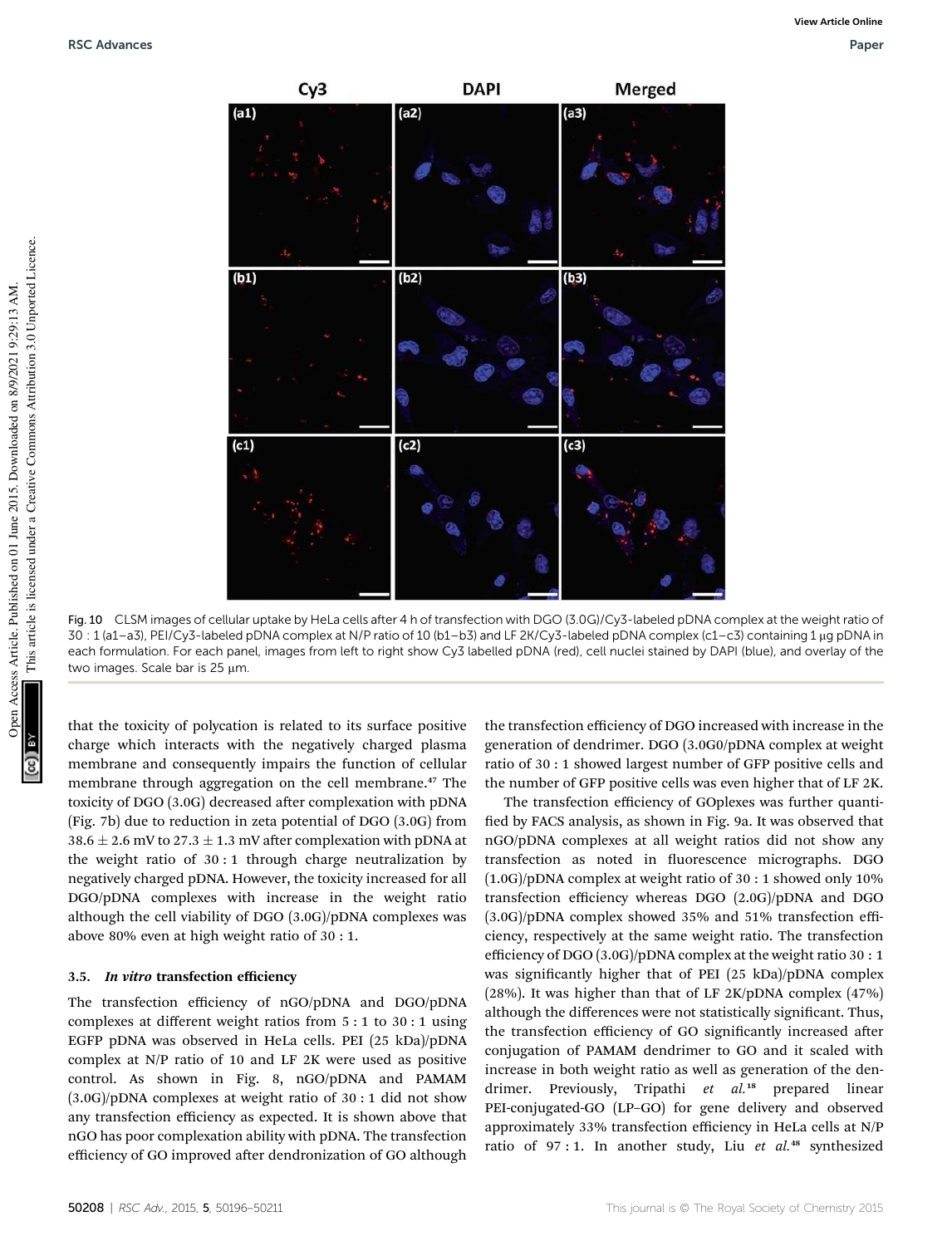PAMAM dendrimer (4.0G) conjugated GO through oleic acid using carbodiimide and they also obtained 18.3% transfection efficiency in HeLa cells. In comparison to these reported studies, the synthesized DGO (3.0G) in this work showed markedly higher transfection efficiency and therefore, it is a significant improvement over currently available GO-based gene carriers.

#### 3.6. Mechanism of cellular uptake

The transfection efficiency of nonviral vector not only depends on the complexation capability with pDNA but also depends on the cellular uptake mechanism. It is reported that nonviral vectors enter into the cell through one or more of the following endocytosis pathways including clathrin, caveolae and macropinocytosis mediated endocytosis pathways.49,50 To determine the pathway for transfection of DGO, we measured transfection of DGO (3.0G)/pDNA complex at weight ratio of 30 : 1 in the presence of the following endocytotic inhibiting drugs and at low temperature (Fig. 9b). Chlorpromazine (CPZ) is known to inhibit clathrin mediated endocytosis by preventing the recycling of clathrin proteins,<sup>51</sup> genistein (GEN) inhibits tyrosine kinase involved in caveolae mediated endocytosis,<sup>52</sup> whereas amiloride (AMIL) inhibits macro-pinocytotic uptake.<sup>53</sup> In addition, low temperature  $(4^{\circ}$  C) inhibits energy dependent pathway, that is, overall endocytosis pathway.<sup>54</sup> It was observed that the transfection efficiency significantly decreased at low temperature  $(4^{\circ}$  C) suggesting that DGO  $(3.0G)/pDNA$  complex enters into the cell by energy dependent pathway, that is, endocytosis pathway was involved during cellular uptake. Furthermore, the transfection efficiency was inhibited by the presence of chlorpromazine and genistein. But genistein inhibited 67% transfection efficiency whereas chlorpromazine inhibited only 25%. Therefore, it appears that the cellular uptake of DGO (3.0G)/pDNA complex occurred primarily by caveolae mediated endocytosis pathway supported by clathrin mediated pathway whereas the macro-pinocytosis was not involved in the cellular uptake. It is reported that the particles of size  $\leq 200$  nm are internalized into the cell through the clathrin mediated endocytosis pathway and the caveolae mediated endocytosis is involved in uptake of particles >200 nm.<sup>55</sup> It has also been reported that the clathrin mediated endocytosis pathway involves the degradative acidic lysosomes during nuclear transportation and this is the main drawback associated with this pathway leading to lower transfection efficiency. In contrast, caveolae mediated pathway avoids the lysosome compartment in nuclear transportation resulting in higher transfection efficiency.<sup>44</sup> Recently, Zhi *et al.*<sup>56</sup> prepared multifunctional GO nanocomplex composed of PEI/poly(sodium 4-styrenesulfonates) (PSS)/GO (PPG) for the delivery of adriamycin along with siRNA. They also showed that the multifunctionalized GO nanocomplexes were internalized primarily by caveolae mediated endocytosis pathway during cellular uptake in MCF-7 cells.

### 3.7. Intracellular distribution

After cellular uptake, intracellular distribution of carrier/DNA complex is an important parameter for efficient transgene expression because the carrier/DNA complex has to overcome several obstacles in the form of transport and degradative mechanisms in the cell. For intracellular distribution of DGO (3.0G)/pDNA complex at weight ratio of 30 : 1, the nucleus of HeLa cell was stained with DAPI and the plasmid DNA was labeled with Cy3 and finally observed using CLSM after 4 h of transfection as shown in Fig. 10. PEI (25 kDa) and LF 2K were used as positive controls. Fig. 10a1 shows that the numbers of red particles were much higher, that is, more pDNA was carried out by DGO (3.0G) in to the cell compared to that of either PEI  $(Fig. 10b1)$  or LF 2K  $(Fig. 10c1)$  after 4 h of transfection. It is also observed that more numbers of pDNA localized in the nucleus by DGO (3.0G) within 4 h of tranfection whereas most of pDNA remained far away from the nucleus resulting in low transfection efficiency for PEI. On the other hand, LF 2K was able to transfect fewer pDNA into the nucleus compared to that of DGO (3.0G). It has been reported that the transfection of both branched and linear PEI/DNA complex may involve either clathrin or caveolae mediated endocytosis but clathrin mediated endocytosis plays a critical role for transfection of PEI/DNA complex.<sup>57</sup> Uptake of lipoplex (liposome/pDNA complex) is mainly through clathrin mediated pathway.<sup>58</sup> The uptake of DGO (3.0)/pDNA complex reported in this study is largely through the caveolae mediated endocytosis pathway, which helps the DGO/DNA complex to avoid the degradative endosomal compartment facilitating more effective transport to the nucleus and results in high transfection efficiency compared to both PEI (25 kDa) and LF 2K.

# 4. Conclusion

DGO was synthesized by reaction of focal point PAMAM dendrimer of different generations (1.0, 2.0 and 3.0G) with azide functionalized nGO through "*click*" chemistry. The synthesis of DGO was confirmed by FTIR, NMR, XPS, Raman spectroscopy and TEM analysis. The DNA complexation capability of nGO was significantly improved after conjugation of PAMAM dendrimer with nGO. DGO formed spherical nano sized complexes with pDNA through electrostatic interaction having particle diameter of 250–350 nm with positive zeta potential. The transfection efficiency of nGO was significantly increased from 1.2% to 51% in HeLa cells with minimal toxicity and also surpassed the transfection efficiency of both LF 2K (47% efficiency) and high molecular weight branched PEI (27% efficiency). Caveolae mediated endocytosis pathway is shown to play an important role underlying the high transfection efficiency of DGO. Therefore, DGO could be developed as an efficient and safe novel nonviral vector in gene therapy applications.

# Acknowledgements

This work was funded by the Department of Science and Technology (DST), India. K.S. was supported by the D. S. Kothari fellowship (BSR/EN/13-14/0005) from the University Grants Commission (UGC), India. K.C. acknowledges the Ramanujan fellowship from DST.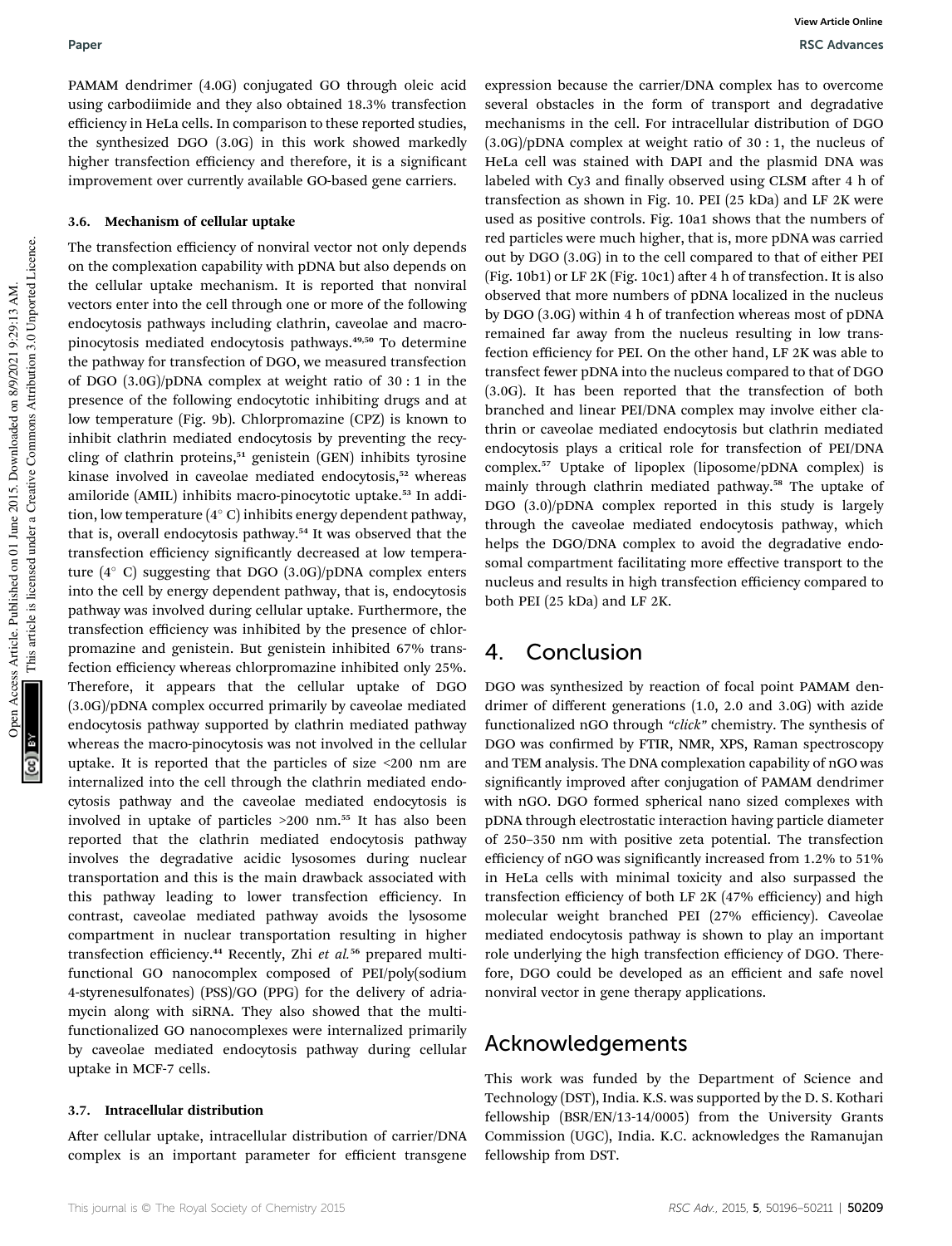# References

- 1 E. Kennington, *Nat. Rev. Drug Discovery*, 2009, 8, 275.
- 2 P. G. Coune, B. L. Schneider and P. Aebischer, *Cold Spring Harbor Perspect. Med.*, 2012, 2, a009431.
- 3 C. E. Thomas, A. Ehrhardt and M. A. Kay, *Nat. Rev. Genet.*, 2003, 4, 346–358.
- 4 H. Yin, R. L. Kanasty, A. A. Eltoukhy, A. J. Vegas, J. R. Dorkin and D. G. Anderson, *Nat. Rev. Genet.*, 2014, 15, 541–555.
- 5 J. W. Wiseman, C. A. Goddard, D. McLelland and W. H. Colledge, *Gene Ther.*, 2003, 10, 1654–1662.
- 6 D. Y. Kwoh, C. C. Coffin, C. P. Lollo, J. Jovenal, M. G. Banaszczyk, P. Mullen, A. Phillips, A. Amini, J. Fabrycki, R. M. Bartholomew, S. W. Brostoff and D. J. Carlo, *Biochim. Biophys. Acta, Gene Struct. Expression*, 1999, 1444, 171–190.
- 7 C. S. Braun, J. A. Vetro, D. A. Tomalia, G. S. Koe, J. G. Koe and C. R. Middaugh, *J. Pharm. Sci.*, 2005, 94, 423–436.
- 8 K. Yang, L. Feng, X. Shi and Z. Liu, *Chem. Soc. Rev.*, 2013, 42, 530–547.
- 9 S. Goenka, V. Sant and S. Sant, *J. Controlled Release*, 2014, 173, 75–88.
- 10 S. Kumar and K. Chatterjee, *Nanoscale*, 2015, 7, 2023–2033.
- 11 S. Kumar, S. Raj, E. Kolanthai, A. K. Sood, S. Sampath and K. Chatterjee, *ACS Appl. Mater. Interfaces*, 2015, 7, 3237–3252.
- 12 J. Liu, L. Cui and D. Losic, *Acta Biomater.*, 2013, 9, 9243–9257.
- 13 Y. Wang, Z. Li, D. Hu, C.-T. Lin, J. Li and Y. Lin, *J. Am. Chem. Soc.*, 2010, 132, 9274–9276.
- 14 X. Ma, H. Tao, K. Yang, L. Feng, L. Cheng, X. Shi, Y. Li, L. Guo and Z. Liu, *Nano Res.*, 2012, 5, 199–212.
- 15 Z. Tang, H. Wu, J. R. Cort, G. W. Buchko, Y. Zhang, Y. Shao, I. A. Aksay, J. Liu and Y. Lin, *Small*, 2010, 6, 1205–1209.
- 16 H. Kim, R. Namgung, K. Singha, I.-K. Oh and W. J. Kim, *Bioconjugate Chem.*, 2011, 22, 2558–2567.
- 17 B. Chen, M. Liu, L. Zhang, J. Huang, J. Yao and Z. Zhang, *J. Mater. Chem.*, 2011, 21, 7736–7741.
- 18 S. K. Tripathi, R. Goyal, K. C. Gupta and P. Kumar, *Carbon*, 2013, 51, 224–235.
- 19 A. C. Ferrari, F. Bonaccorso, V. Fal'ko, K. S. Novoselov, S. Roche, P. Boggild, S. Borini, F. H. L. Koppens, V. Palermo, N. Pugno, J. A. Garrido, R. Sordan, A. Bianco, L. Ballerini, M. Prato, E. Lidorikis, J. Kivioja, C. Marinelli, T. Ryhanen, A. Morpurgo, J. N. Coleman, V. Nicolosi, L. Colombo, A. Fert, M. Garcia-Hernandez, A. Bachtold, G. F. Schneider, F. Guinea, C. Dekker, M. Barbone, Z. Sun, C. Galiotis, A. N. Grigorenko, G. Konstantatos, A. Kis, M. Katsnelson, L. Vandersypen, A. Loiseau, V. Morandi, D. Neumaier, E. Treossi, V. Pellegrini, M. Polini, A. Tredicucci, G. M. Williams, B. H. Hong, J.-H. Ahn, J. M. Kim, H. Zirath, B. J. van Wees, H. van der Zant, L. Occhipinti, A. Di Matteo, I. A. Kinloch, T. Seyller, E. Quesnel, X. Feng, K. Teo, N. Rupesinghe, P. Hakonen, S. R. T. Neil, Q. Tannock, T. Lofwander and J. Kinaret, *Nanoscale*, 2015, 7, 4598–4810.
- 20 A. Bianco, *Angew. Chem., Int. Ed.*, 2013, 52, 4986–4997.
- 21 Y. Chang, S.-T. Yang, J.-H. Liu, E. Dong, Y. Wang, A. Cao, Y. Liu and H. Wang, *Toxicol. Lett.*, 2011, 200, 201–210.
- 22 K. Sarkar and P. P. Kundu, *Int. J. Biol. Macromol.*, 2012, 51, 859–867.
- 23 A. Janaszewska, K. Maczyńska, G. Matuszko, D. Appelhans, B. Voit, B. Klajnert and M. Bryszewska, *New J. Chem.*, 2012, 36, 428–437.
- 24 T. C. K. Heiden, E. Dengler, W. J. Kao, W. Heideman and R. E. Peterson, *Toxicol. Appl. Pharmacol.*, 2007, 225, 70–79.
- 25 H. Wang, H.-B. Shi and S.-K. Yin, *Exp. Ther. Med.*, 2011, 2, 777–781.
- 26 N. S. Templeton, *Gene and Cell Therapy: Therapeutic Mechanisms and Strategies, Revised and Expanded*, CRC Press, 2003.
- 27 W. Tang and M. L. Becker, *Chem. Soc. Rev.*, 2014, 43, 7013– 7039.
- 28 S. Eigler and A. Hirsch, *Angew. Chem., Int. Ed.*, 2014, 53, 7720–7738.
- 29 K. Sarkar, A. Chatterjee, G. Chakraborti and P. P. Kundu, *Carbohydr. Polym.*, 2013, 98, 596–606.
- 30 W. S. Hummers Jr and R. E. Offeman, *J. Am. Chem. Soc.*, 1958, 80, 1339.
- 31 P. Cayot and G. Tainturier, *Anal. Biochem.*, 1997, 249, 184– 200.
- 32 K. Sarkar, R. Srivastava, U. Chatterji and P. Kundu, *J. Appl. Polym. Sci.*, 2011, 121, 2239–2249.
- 33 K. Sarkar, M. Debnath and P. P. Kundu, *Carbohydr. Polym.*, 2013, 92, 2048–2057.
- 34 K. Zhang, Y. Zhang and S. Wang, *Sci. Rep.*, 2013, 3, 3448.
- 35 R. Jin, X. Ji, Y. Yang, H. Wang and A. Cao, *ACS Appl. Mater. Interfaces*, 2013, 5, 7181–7189.
- 36 M. Naebe, J. Wang, A. Amini, H. Khayyam, N. Hameed, L. H. Li, Y. Chen and B. Fox, *Sci. Rep.*, 2014, 4, 4375.
- 37 J. Li, C.-y. Liu and Y. Liu, *J. Mater. Chem.*, 2012, 22, 8426– 8430.
- 38 A. Kaniyoor, T. T. Baby and S. Ramaprabhu, *J. Mater. Chem.*, 2010, 20, 8467–8469.
- 39 L. G. Cançado, A. Jorio, E. M. Ferreira, F. Stavale, C. Achete, R. Capaz, M. Moutinho, A. Lombardo, T. Kulmala and A. Ferrari, *Nano Lett.*, 2011, 11, 3190–3196.
- 40 L. Wei, F. Wu, D. Shi, C. Hu, X. Li, W. Yuan, J. Wang, J. Zhao, H. Geng and H. Wei, *Sci. Rep.*, 2013, 3, 2636.
- 41 P. O. Vardevanyan, A. P. Antonyan, M. A. Parsadanyan, M. A. Shahinyan, L. A. Hambardzumyan, M. A. Torosyan and A. T. Karapetian, *J. Braz. Chem. Soc.*, 2012, 23, 2016– 2020.
- 42 K. Sarkar and P. Kundu, *Carbohydr. Polym.*, 2013, 98, 495– 504.
- 43 A. K. Varkouhi, M. Scholte, G. Storm and H. J. Haisma, *J. Controlled Release*, 2011, 151, 220–228.
- 44 A. F. Adler and K. W. Leong, *Nano Today*, 2010, 5, 553–569.
- 45 S. Some, A. R. Gwon, E. Hwang, G.-h. Bahn, Y. Yoon, Y. Kim, S.-H. Kim, S. Bak, J. Yang, D.-G. Jo and H. Lee, *Sci. Rep.*, 2014, 4, 6314.
- 46 A. M. Jastrze˛bska, P. Kurtycz and A. R. Olszyna, *J. Nanopart. Res.*, 2012, 14, 1–21.

RSC Advances **RSC Advances** Paper **RSC Advances** Paper **Paper Paper Paper Paper** Paper Paper Paper Paper Paper Paper Paper Paper Paper Paper Paper Paper Paper Paper Paper Paper Paper Paper Paper Paper Paper Paper Paper Pap